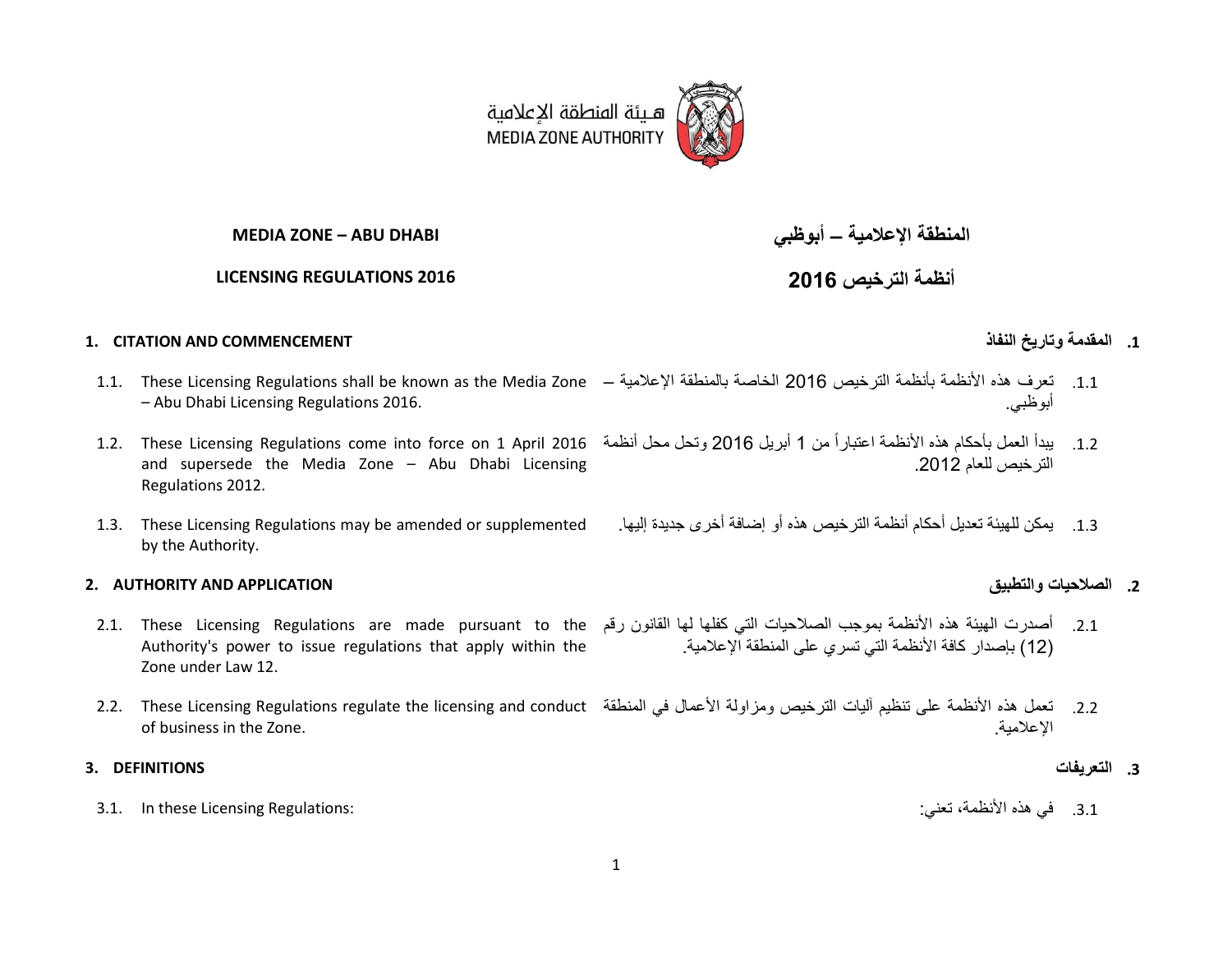

- 3.1.1. **"الهينة"** هيئة المنطقة الإعلاميّة أبوظبي التي تأسست بموجب القانون 3.1.1. **Authority** means the Media Zone Authority Abu Dhabi as established in accordance with Law 12; رقم (12).
- Zone, under the Companies Regulations, that forms a legally dependent part of its principal company established in any jurisdiction outside the Zone;
- 3.1.3. **Business Activity** means an activity which is permitted by Law 12 to be carried out under a Business License from the Zone excluding a Dissemination Activity (and **Business Activities** shall be construed accordingly);
- Friday and Saturday and any public holiday observed by the Authority in the UAE;
- Authority permitting a Licensee to carry on one or more specific Business Activities from the Zone;
- Dhabi Companies Regulations 2016;
- registered in the Zone under the Companies Regulations and as otherwise specified by the Authority from time to time;
- 3.1.2. **"فرع"** كل مكان عمل أنشئ في المنطقة بموجب أنظمة الشركات، 3.1.2. **Branch** means a place of business established in the ويعتّبر قانوناً جزءاً من الشركة الرئيسة التي يتبع لمها القائمة في أيّ مكان خارج نطاق المنطقة الإعلامية.
	- .1.1.1 **"نشاط تجاري"** كل نشاط يسمح القانون رقم )12( بمزاولته من المنطقة بموجب رخصة تجارية، عدا نشاط النشر والبثّ (وتفسّر **"أنشطة** وفقاً **تجارية"** لذلك(.
- 3.1.4. **"يوم عمل"** أي يوم من أيام الأسبوع عدا يومي الجمعة والسبت وأي 3.1.4. **Business Day** means any calendar day except for a عطلة رسمية تُعلن عنها الهيئة في دولة اإلمارات العربية المتحدة؛
- 3.1.5.  **"رخصة تجارية"** الرخصة التي تمنحها الهيئة للمرخص له لمزاولة 3.1.5 **Business License** means a license granted by the نشاط تجاري معين أو أكثر من المنطقة؛
- 3.1.6. **Companies Regulations** means the Media Zone Abu .1.1.3 **"أنظمة الشركات"** أنظمة الشركات 2016 الخاصة بهية المنطقة االعالمية – أبوظبي؛
- 3.1.7. **"شركة"** كل كيان قانوني تأسس و/أو مسجّل في المنطقة بموجب أنظمة 3.1.7. **Company** means a legal entity incorporated and/or الشركات، أو وفقا ما تقرره الهيئة من حين آلخر؛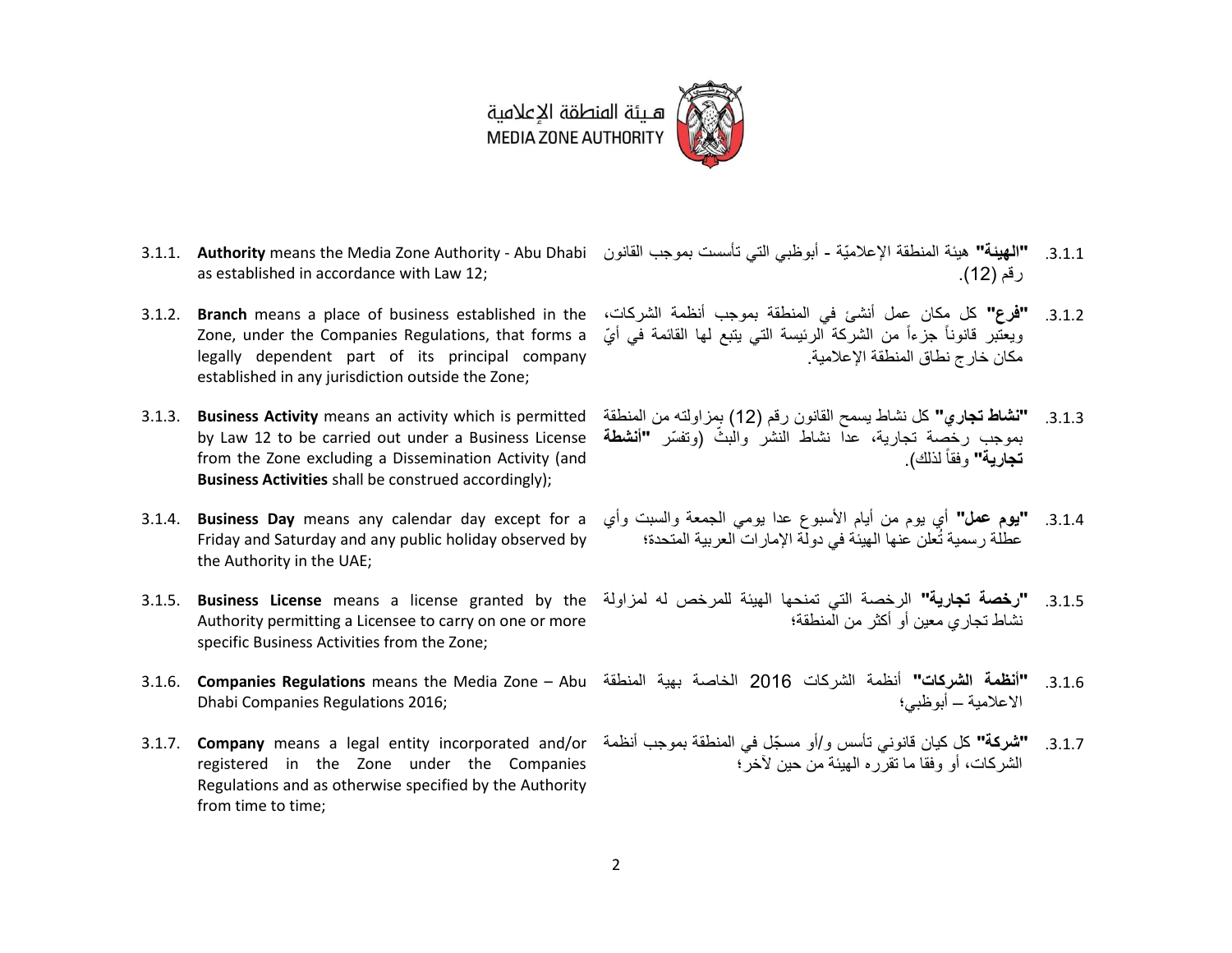

- Dhabi governmental, judicial or regulatory body;
- 3.1.9. **Content** means a publication or broadcast or other any form published or broadcast or otherwise communicated to the public by a Licensee through any means of technology;
- 3.1.10. **Dissemination Activity** means publishing a print book, print magazine, print newspaper, or broadcasting a satellite or terrestrial television channel or radio channel or any other publishing, broadcasting or communication activity as specified by the Authority or another Competent Body from time to time;
- 3.1.11. **Dissemination License** means a license granted by the Authority in accordance with Annex 1 of these Licensing Regulations to carry on a specific Dissemination Activity from the Zone;
- carrying out a Dissemination Activity;
- an Arabian Gulf Cooperation Council member state;
- 
- 3.1.8. **"الجهة المختصّة"** كل جهة حكومية أو قضائية أوتنظيمية في دولة 3.1.8. **Competent Body** means any UAE or Emirate of Abu اإلمارات العربية المتّحدة أو في إمارة أبوظبي؛
	- communication to the public of any type including, but االتصال بالجمهور، ويشمل ذلك وال يقتصر على اإلتّصال السمعي not limited to, audio, audio visual, graphics and text, in والسمعي البصري والرسوم والنصوص بكل أنواعها مما تعمل أي جهة 3.1.9. **"المحتوى"** أي منشور أو عملية بثّ أو أي شكل آخر من أشكال مرخّصٌ لمها علىّ نشره أو بثّه أو نوصيله للجمهور عبر أيّ وسيلة من ان<br>ا وسائل التقنية؛
		- .1.1.13 **"نشاط النشر والب ّث"** نشر الكتب أو المجالت أو الصحف المطبوعة، أو بثّ القنوات التلفزيونية أو الإذاعية الفضائية أو الأرضية أو أي شكل آخر من أشكال النشر أو البثّ أو الاتصال الذي تحدّده الهيئة أو أي جهة أخرى مختصّة من حين آلخر؛
		- .3.1.11 **"رخصة النشر والبثّ"** الرخصة التي تمنحها الهيئة بموجب الملحق (1) بهذه الأنظمة للترخيص بمزاولة نشاط النشر والبثّ من المنطقة؛
- 3.1.12. **"الجهة المرخّص لها بالنشر والبثّ"** كل فرع أو شركة تحمل ترخيصاً 3.1.12. **Dissemination Licensee** means a Branch or Company للنشر والبثّ؛
- 3.1.13. **"مواطن دول مجلس التعاون الخليجي"** أي فرد من مواطني دول الخليج 3.1.13 **GCC National** means an individual who is a national of العربي الأعضاء بمجلس التعاون الخليجي؛
- 3.1.14. **"مدير عام"** الفرد الذي تعيّنه الشركة أو الفرع وتوافق عليه الهيئة وفق 3.1.14. **General Manager** means an individual appointed by a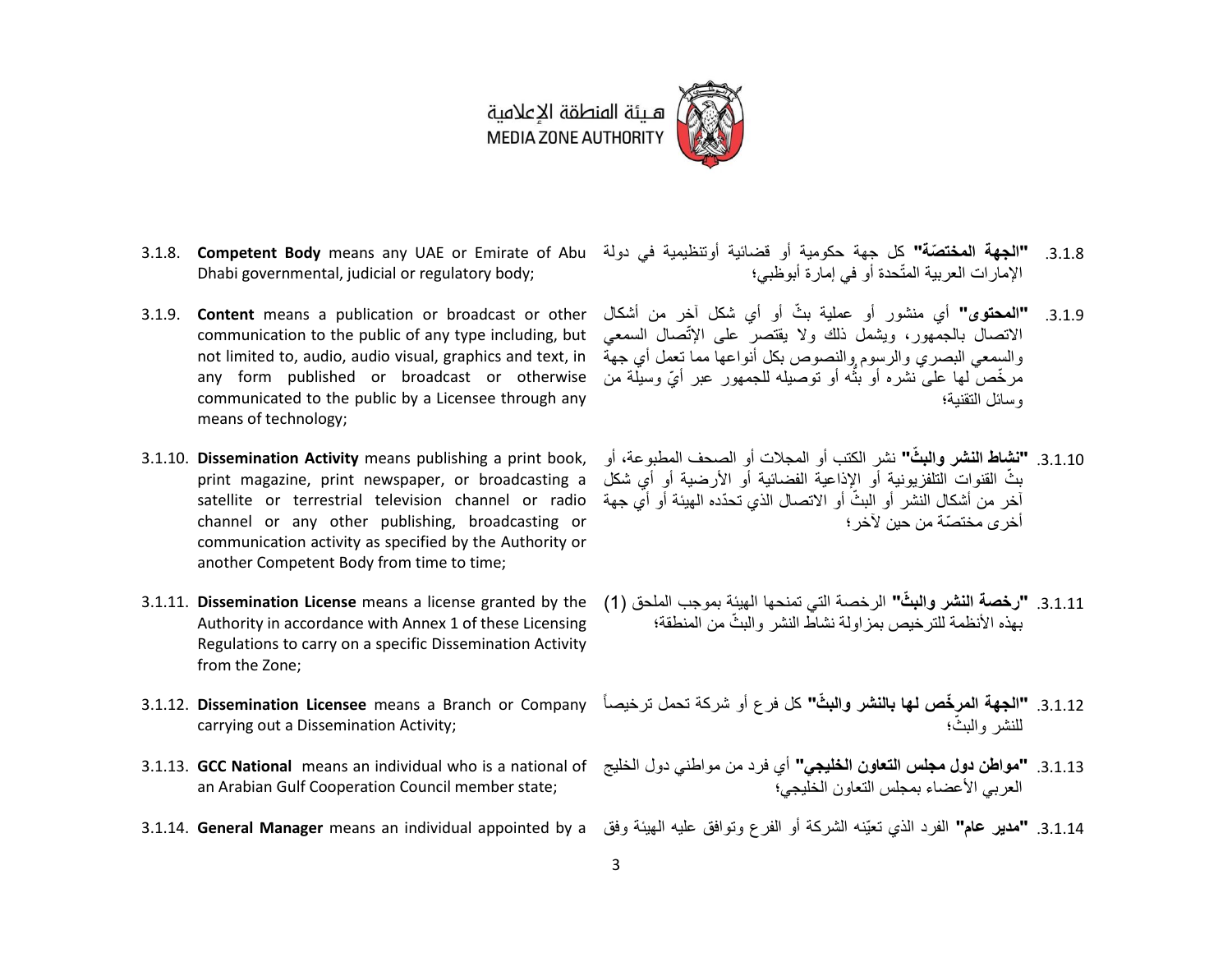# هــيئة المنطقة الإعلامية<br>MEDIA ZONE AUTHORITY



its sole discretion, who shall be empowered to manage the day to day operations of the Licensee and to be the primary representative in all matters with the Authority;

- 3.1.15. **Law 12** means the Emirate of Abu Dhabi Law No 12 of 2007 relating to the establishment of the Media Zone - Abu Dhabi and the Media Zone Authority – Abu Dhabi in the Emirate of Abu Dhabi;
- 3.1.16. **License** means a Business License and, where relevant, a Dissemination License;
- 3.1.17. **Licensee** means an individual or entity incorporated, registered, established and/or licensed to operate from the Zone (and **Licensees** shall be construed accordingly);
- Dhabi Licensing Regulations 2016;
- Licensee's operations;
- out a Business Activity in a personal capacity and who does so with personal liability;

تقديرها الخاص، وتفويضه بإدارة الشؤون اليومية للجهة المرخّص لمها Company or Branch and approved by the Authority, in بتمثيلها أمام الهيئة في كافّة المسائل المتعلقة بها؛

> .1.1.13 **"القانون رقم )12("** قانون امارة ابوظبي رقم )12( لسنة 2007 بشأن تأسيس هيئة المنطقة اإلعالمية – أبوظبي في امارة ابوظبي؛

3.1.16. **"رخصة"** الرخصة التجارية أو رخصة النشر والبثّ، حيث ينطبق ذلك؛

- .1.1.13 **"الجهة المر ّخص لها"** فرد أو كيان يتم تأسيسه، تسجيله، إنشاؤه و/أو " وفقاً ترخيصه للعمل من المنطقة )وتفسر عبارة "**الجهات المر ّخص لها** لذلك)؛
- 3.1.18. **Licensing Regulations** means the Media Zone Abu .1.1.13 **"أنظمة الترخيص"** أنظمة الترخيص 2016 الخاصّة بالمنطقة اإلعالمية – أبوظبي؛
- 3.1.19. **"السجلات"** كافة المعلومات والبيانات والموادّ من أيّ نوع أو صيغة 3.1.19 R**ecords** means information, data and materials of any type, in any form and however stored which relate to a بايّ شكل من أشكال التخزين والتي نتعلق بعملّيّات الجهة المر ّخص لها؛
- 3.1.20. **"صاحب المؤسسة الفردية"** أي فرد يعتزم مزاولة نشاط تجاري بصفته 3.1.20 و3.1.20. **Sole Proprietor** means an individual intending to carry الشخصية وتقع عليه كامل المسؤولية عن ذلك النشاط؛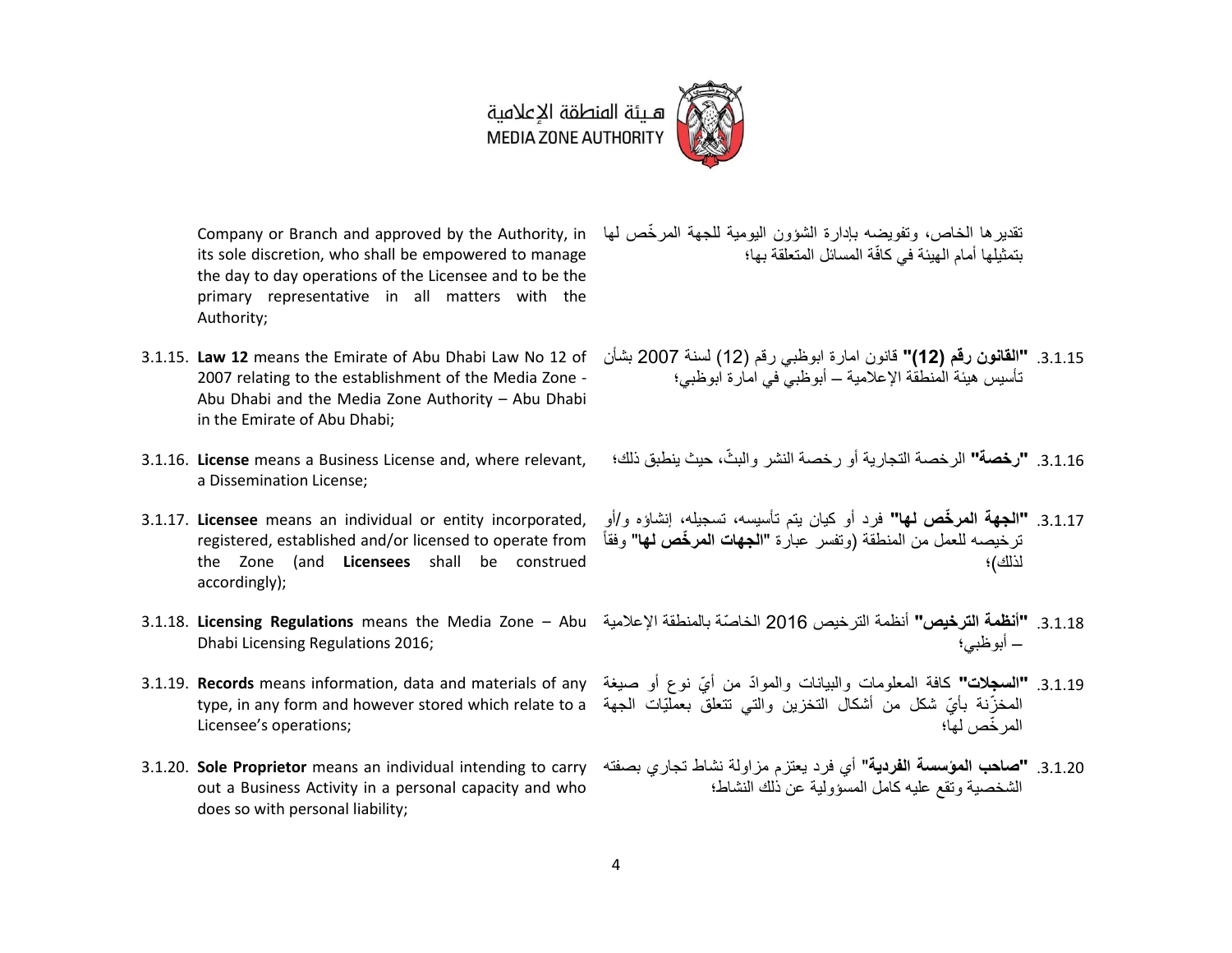

- 3.1.21. **UAE** means the United Arab Emirates; and المتحدة؛ العربية اإلمارات دولة**" الدولة/اإلمارات "**.1.1.11
- by Law 12 and as constituted from time to time.
- third parties authorised from time to time to act on its behalf.
- 3.3. All references to the Licensee shall include all individuals and third parties authorised from time to time to act on its behalf.
- 3.4. All references in these Licensing Regulations to laws, regulations, decrees, decisions, by-laws and codes includes all amending, supplementing , consolidating, or replacing them whether issued by the UAE, Emirate of Abu Dhabi, a Competent Body or the Authority.

- 
- 4.2. تزاول الجهة المرخّص لها النشاط تجاري المحدد في رخصتها التجارية A.2. A Licensee shall only carry out a Business Activity which is stated on its valid Business License.
- 4.3. تخضع الرخصة التجارية للأحكام الآتية: :shall: " .shall: " .shall License shall: " .shall License Shall
	- .3.1.1 تصدر الرخصة لشركة أو فرع أو لمالك مؤسسة فردية فقط؛ و Sole or Branch ,Company a either by held be only 4.3.1.
- 
- 3.1.22. **"المنطقة"** تعني المنطقة الإعلامية أبوظبي التي تأسست بموجب 3.1.22 Abu Dhabi as established (3.1.22 القانون رقم (12) وكل ما يتبع لها من وقت لآخر ؛
- 3.2. الإشارة إلى "المهيئة" هي إشارة إلى كافة الأفراد والأطراف الذين تفوضهم J.2. All references to the Authority shall include all individuals and الهيئة بالتصرّف باسمها وبالنيابة عنها من وقت آلخر.
	- 3.3. الإشارة إلى أي جهة مرخّص لها هي إشارة إلى كافّة الأفراد والأطراف الذين تفوضهم تلك الجهة بالتصرف باسمها وبالنيابة ًعنها من وقت آلخر.
	- laws, regulations, decrees, decisions, by-laws or codes في إمارة أبوظبي أو في دولة اإلمارات العربية المت ة من تعديل أو إضافة ّحد 3.4. الإشارة في هذه الأنظمة إلى أي قوانين وأنظمة ومراسيم وقرارات ولوائح هي إشارة أيضاً إلى كل ما يصدّر بشأنها من الهيئة أو من أي جهة مختصة أو دمج أو استبدال.

#### **.4 الرخصة التجارية LICENSE BUSINESS 4.**

- 4.1. يشترط للعمل من المنطقة الحصول على رخصة تجارية سارية المفعول لهذا .4.1. A valid Business License must be held to operate from the Zone الغرض؛
	- الصالحة فقط؛
		-
	-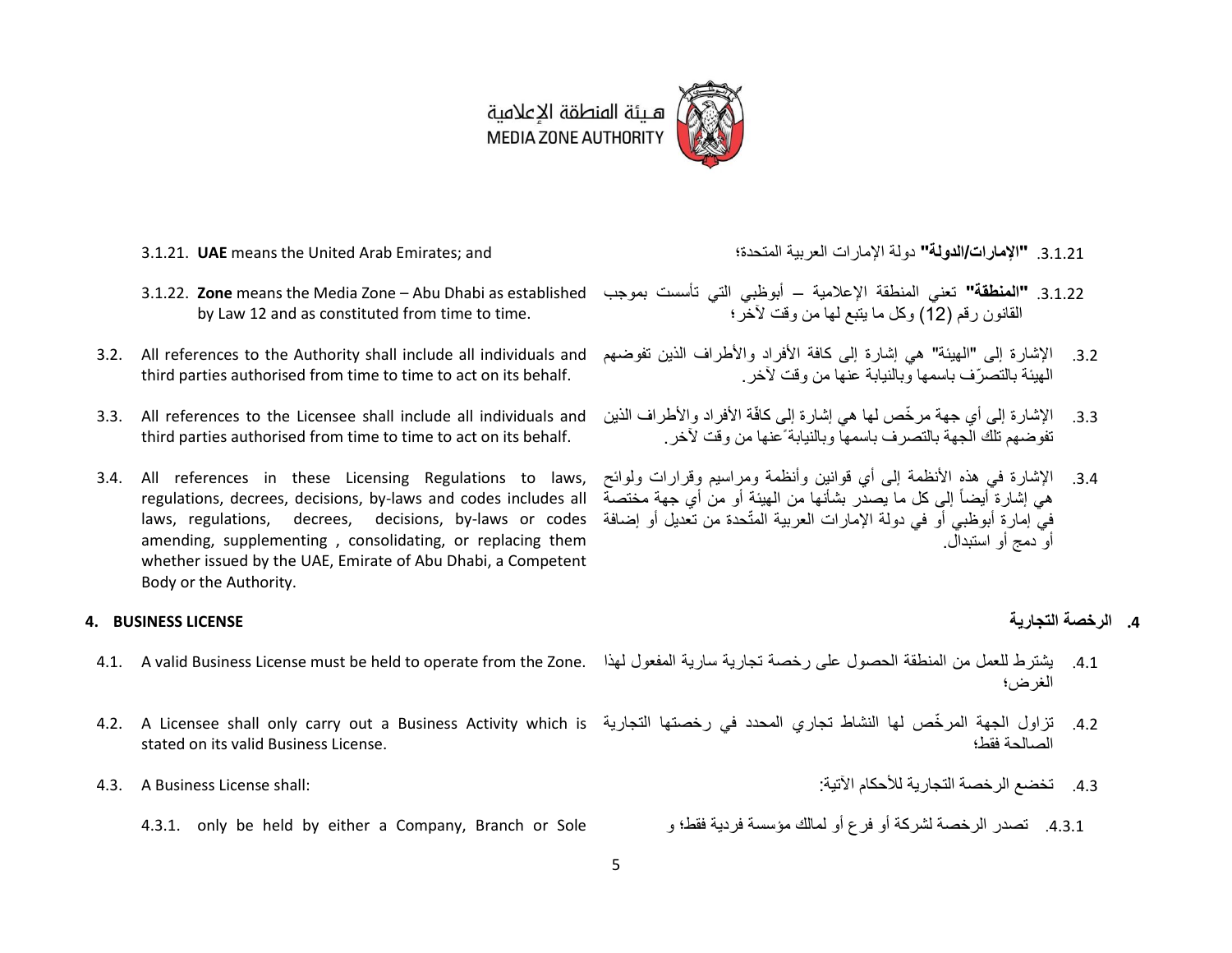

- Proprietor; and
- discretion.
- shall:
	- 4.4.1. at all times maintain appropriate premises within the Zone from which to operate unless this clause 4.4.1 is waived by the Authority or other Competent Body; and
	- Authority at all times during the appointment.

### **.5 طلب الرخصة APPLICATION LICENSE 5.**

- 5.1. يمكن التقدّم للهيئة بطلب للحصول على الرخصة التجارية بعد استيفاء :5.1. A Business License application can be made to the Authority by
	- 5.1.1. a Company, Branch or Sole Proprietor; أو مالكاً .3.1.1 أن يكون مقدم الطلب شركة أو فرعاً
	- .3.1.1 استكمال نموذج الطلب المعتمد؛ و and; form prescribed the completing 5.1.2.
	- other requirements as specified by the Authority from time to time.
- 4.3.2. لا يجوز التنازل عن الرخصة التجارية ولا عن أي من الحقوق ,4.3.2. not be transferred, including any part of its rights liabilities and obligations, to a third party without the والمسؤوليّات وااللتزامات الناشئة بموجبها أليّ طرف من الغير دون موافقة خطّية مسبقة على ذلك من الهيئة، وتمنّح الهيئة تلك الموافقة أو prior written consent of the Authority in its absolute تحجبها وفقا لتقديرها المطلق. ً
- 4.4. على الشركة أو الفرع المرخص له ويملك رخصة تجارية صالحة الالتزام بما 4.4. A Company or Branch Licensee with a valid Business License يلي:
	- ُ4.4.1 إيجاد مبنى مناسب من المنطقة للعمل منه في كل الاوقات إّلا إذا أُعفيت الشركة أو الفرع المعني من أحكام هذه الفقرة 4.4.1 من الهيئة أو من أيّ جهة مختصّة أخرى؛ و
	- 4.4.2. التأكد من تعيين مدير عام في كل الاوقات، إلا إذا كان من مواطني دول A.4.2. ensure that a General Manager is appointed at all times and, unless a GCC National, is sponsored by the مجلس التعاون الخليجي وبأن يكون على كفالة الهيئة في كل االوقات خالل فترة تعيينه.

- الشروط الآتية:
	-
- 5.1.3. تقديم كافّة الوثائق المطلوبة وتسديد الرسوم المقررة والوفاء بكافة S.1.3. submitting all documentation and fees and meeting any المتطلبات التي تقررها الهيئة من وقت آلخر.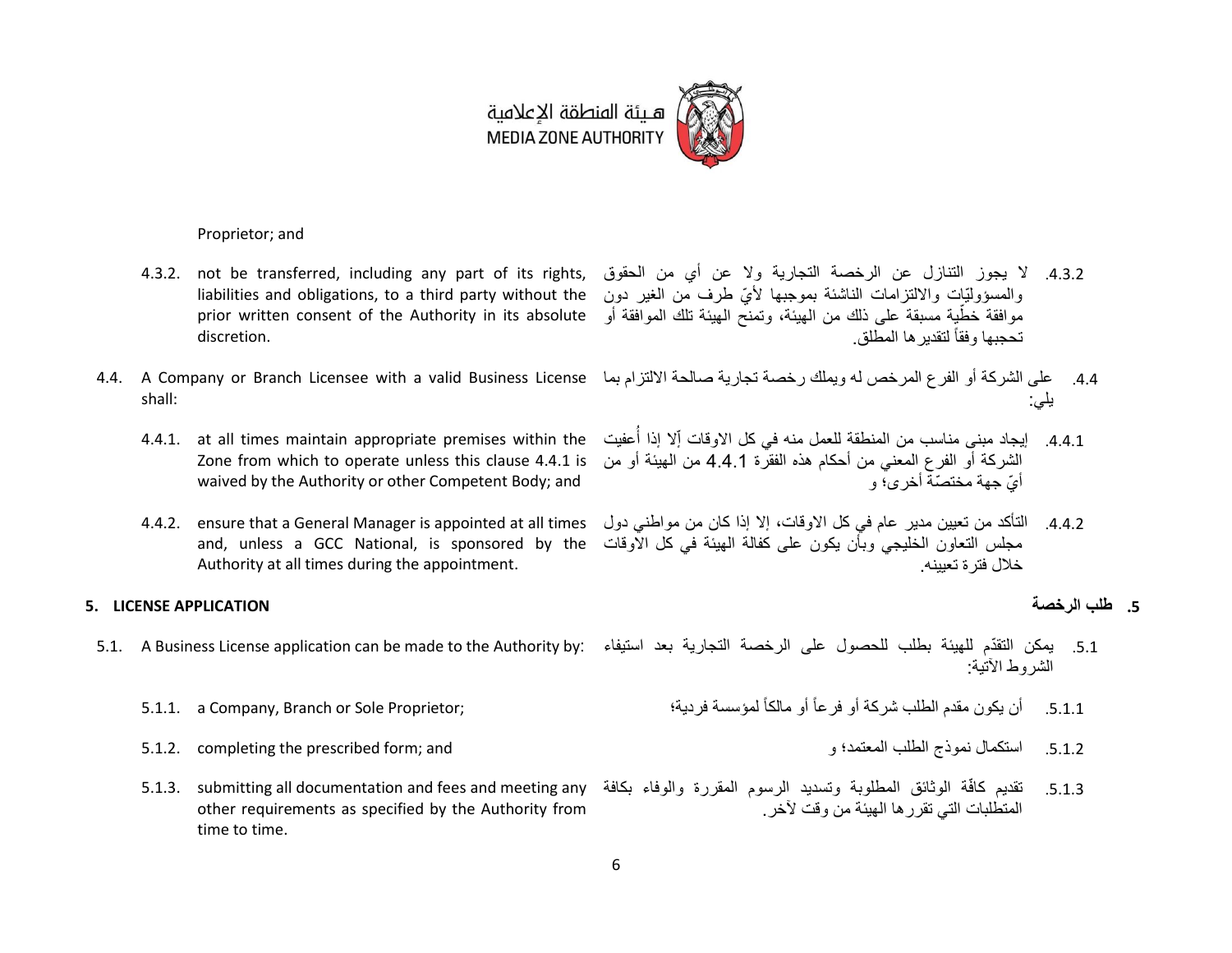

- 5.2. The Authority may request further information be provided by the applicant in any form or manner or at any time as part of the License application.
- 5.3. The Authority may require a security deposit be made in such form and manner as specified by the Authority to be held and applied as deemed appropriate by the Authority in its absolute discretion.
- application and shall inform the applicant of the rejection.
- 5.5. A License application may be withdrawn at any time prior to بمكن لطالب الترخيص سحب طلبه في أيّ وقت قبل صدور الرخصة بعد 6.5. A License application may be withdrawn at any time prior to the License being granted by providing written notice to the Authority.

### **6. GRANT OF LICENSE الرخصة منح .6**

- License to a Company, Branch or Sole Proprietor.
- -
	- 6.2.2. be granted for a period of time and in accordance with any conditions as specified on the License
- .5.2 يمكن للهيئة طلب معلومات إضافية من مقدّم الطلب بأيّ شكل أو طريقة أو في أيّ وقت كجزء من طلب الترخيص.
- .3.1 يمكن للهيئة أن تطلب من مقدم الطلب إيداع ضمان بالشكل والطريقة اللتين تحددهما الهيئة ويحفظ الضمان لدى الهيئة لتتص ّرف به بما تراه مناسباً وذلك وفق تقديرها المطلق.
- 5.4. بمكن للهيئة وفقاً لتقديرها المطلق، رفض طلب الترخيص وإعلام مقدّم الطلب 5.4. The Authority may, in its absolute discretion, reject a License بقرار الرفض.
	- إشعار الهبئة كتابياً بذلك

- 6.1. Ine Authority may, in its absolute discretion, grant a Business فقاً وغوسسة فردية وفقاً 6.1. The Authority may, in its absolute discretion, grant a Business وفقاً لتقديرها المطلق.
- .3.1 تخضع الرخصة للشروط اآلتية: shall License A 6.2.
	- .3.1.1 تصدر الرخصة بالنموذج المعتمد لها؛ و and; form prescribed the in be 6.2.1.
		- 6.2.2. تمنح الرخصة لفترة محددة من الزمن طبقاً للشروط المحدّدة فيها.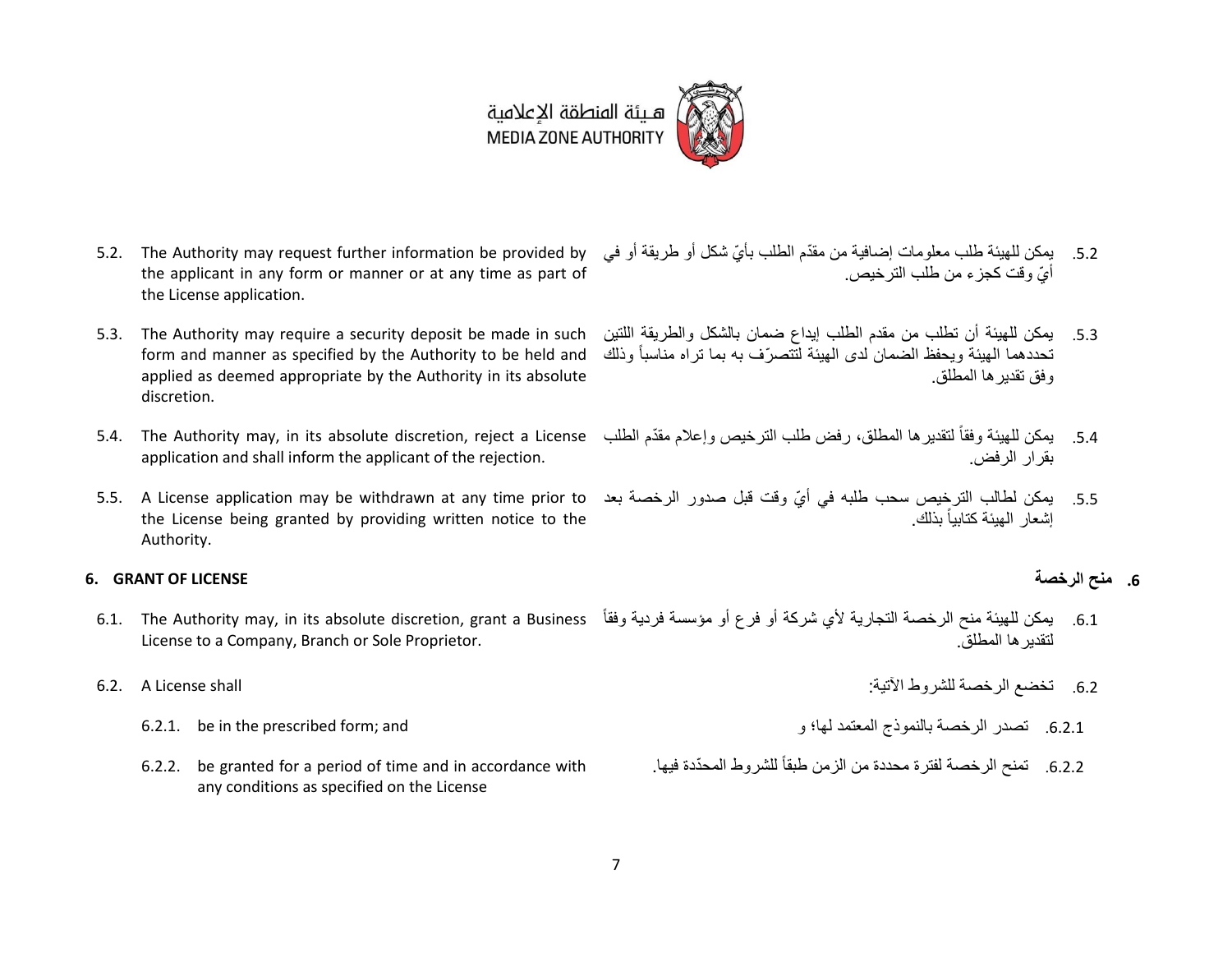

in the absolute discretion of the Authority. .وحدها الهيئة لتقدير الرخصة إصدار يخضع

License and shall provide written notice of such refusal.

### **.7 تجديد الرخصة RENEWAL LICENSE 7.**

- prior to the expiry of its License by completing the prescribed form and submitting all documentation and fees and meeting any other requirements as specified by the Authority from time to time.
- any form or manner and at any time as part of the License renewal application.
- discretion, renew a License for a period of time, and in accordance with any conditions as specified on the License.
- License and shall provide written notice of such refusal to the Licensee.

#### <span id="page-7-0"></span>**.8 تعديل الرخصة VARIATION LICENSE 8.**

completing the prescribed form and submitting all نموذج الطلب المحّدد لهذا الغرض وتقديم كافّة الوثائق المطلوبة وتسديد

- 6.3. يمكن للمهيئة وفقاً لتقديرها المطلق أن تقرر رفض منح الترخيص وإشعار 6.3. The Authority may, in its absolute discretion, refuse to grant a طالب الترخيص خطّياً بقرار ها.
	-
- 7.1. على الجهة المرخّص لها تقديم طلب تجديد رخصتها قبل تاريخ انتهاء 1. A Licensee shall apply for renewal of its License two (2) months صلاحيتها بشهرين (2) بعد استكمال النموذج المحدّد وتقديم كافّة الوثائق المطلوبة وتسديد الرسوم المقررة والوفاء بكافة المتطلبات التي تقررها الهيئة من وقت لأخر
- 7.2 يمكن للمهيئة طلب معلومات إضافية بأيّ شكل أو طريقة وفي أيّ وقت كجزء The Authority may request further information be provided in من طلب التجديد.
- 7.3. Dn application by a Licensee, the Authority may, in its absolute فقاً لتقديرها المطلق تجديد الرخصة لفترة زمنية محددة طبقاً T.3. On application by a Licensee, the Authority may, in its absolute فبقاً فقرة للشروط المحّددة في الرخصة.
- 7.4. Ine Authority may, in its absolute discretion, refuse to renew a وإشعار طالب , 7.4. The Authority may, in its absolute discretion, refuse to renew a الترخيص بقرار الرفض.

8.1. a Licensee may apply to the Authority to vary its License by يمكن للجهة المرخّص لها التقدّم للهيئة بطلب لتعديل رخصتها بعد استكمال 8.1. A Licensee may apply to the Authority to vary its License by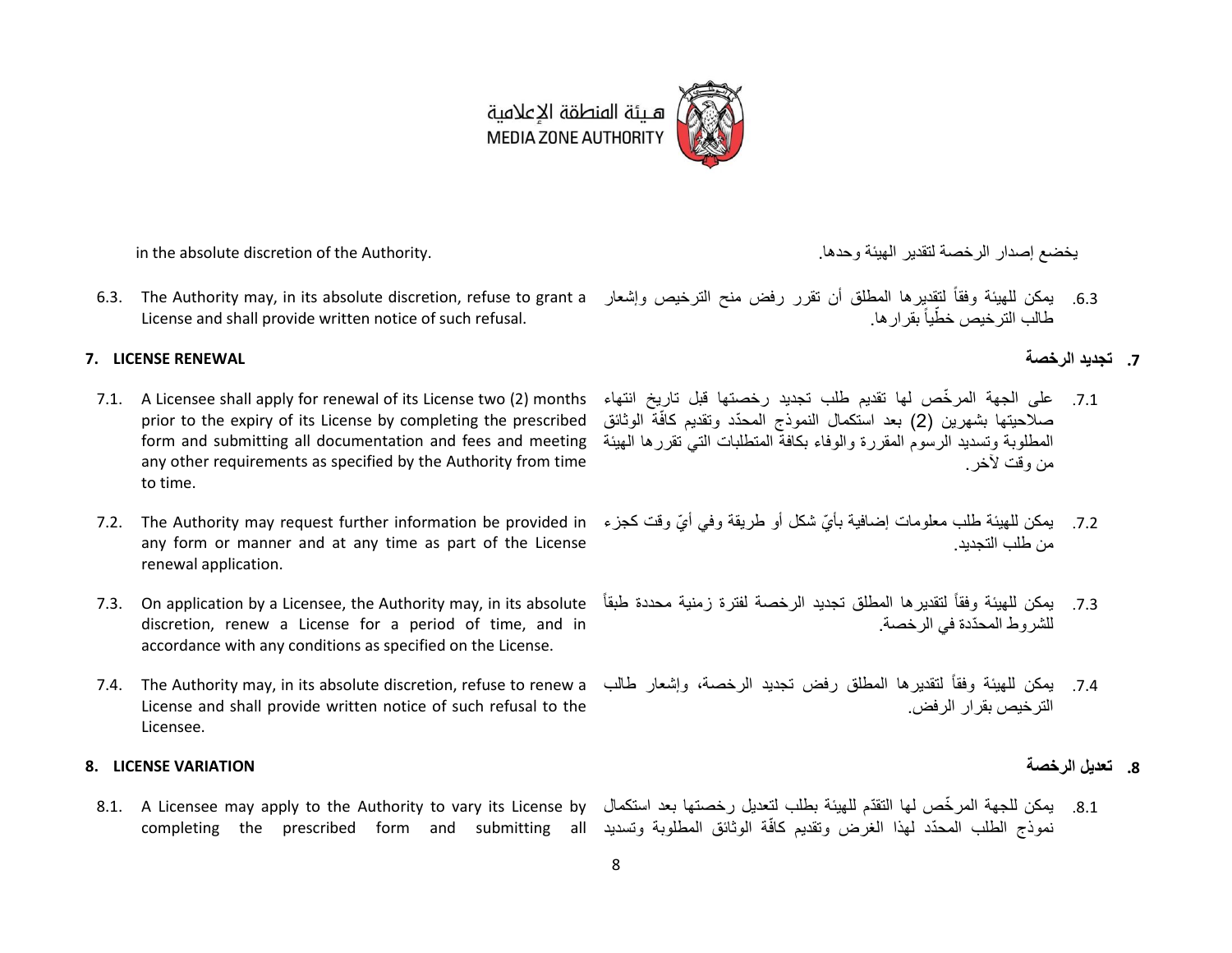

documentation and fees and meeting any other requirements as specified by the Authority.

- <span id="page-8-0"></span>8.2. 12 يمكن للهيئة وفقاً لتقديرها المطلق، تعديل الرخصة من أي جانب من الجوانب S.2. The Authority may, in its absolute discretion, vary a License in any respect at any time. المتعلقة بها.
- License to the Licensee.
- [8.2.](#page-8-0)

### **.9 اإلشعارات NOTIFICATIONS 9.**

- <span id="page-8-1"></span>following events within ten (10) Business Days of the event عشرة )10( أيام عمل من وقوعها، ما لم تقرر الهيئة خالف ذلك بحسب unless otherwise specified below by the Authority:
	- 9.1.1. the Branch or Company proposes that a new individual is appointed as the General Manager;
	- 9.1.2. a change of General Manager; العام؛ المدير تغيير .3.1.1
	- from the Zone, which shall be notified to the Authority immediately;
	- 9.1.4. إحالة أي مسألة تتعلّق بالجهة المرخّص لها و/أو المحتوى الخاص بالجهة \$9.1.4. a matter relating to the Licensee and/or the Licensee's Content has been referred to a Competent Body; المرخص لها إلى إحدى الجهات المختصّة؛

9

- الرسوم المقررة والوفاء بكافة المتطلبات األخرى التي تقررها الهيئة.
- 
- 8.3. Ine Authority may provide prior notice of any variation of a يمكن للهيئة إشعار الجهة المرخّص لها مسبقاً بأي تغيير يجري على الرخصة.
- 8.4. على الهيئة إصدار رخصة جديدة للجهة المرخّص لها بدلاً من رخصتها 8.4. The Authority shall reissue to the Licensee a replacement الحالية بعد إجراء التعديلات المطلوبة عليها وفقاً لأحكام الفقرتين (8.1) License which has been varied in accordance with clause 8.1 or  $(8.2)$ .

- 9.1. على الجهة المرخّص لها إشعار الهيئة كتابياً بأيّ من الوقائع الأتية خلال S.1. A Licensee shall notify the Authority in writing of any of the التالي:
	- .3.1.1 الفرع أو الشركة يقترح تعيين شخص جديد كمدير عام؛
		-
	- 9.1.3. توقّف أنشطة الجهة المرخّص لها أو تنوي إيقاف أنشطتها من المنطقة، 9.1.3. the Licensee has ceased or intends to cease operations االمر الذي سيتم ابالغ الهيئة به فورا؛
		-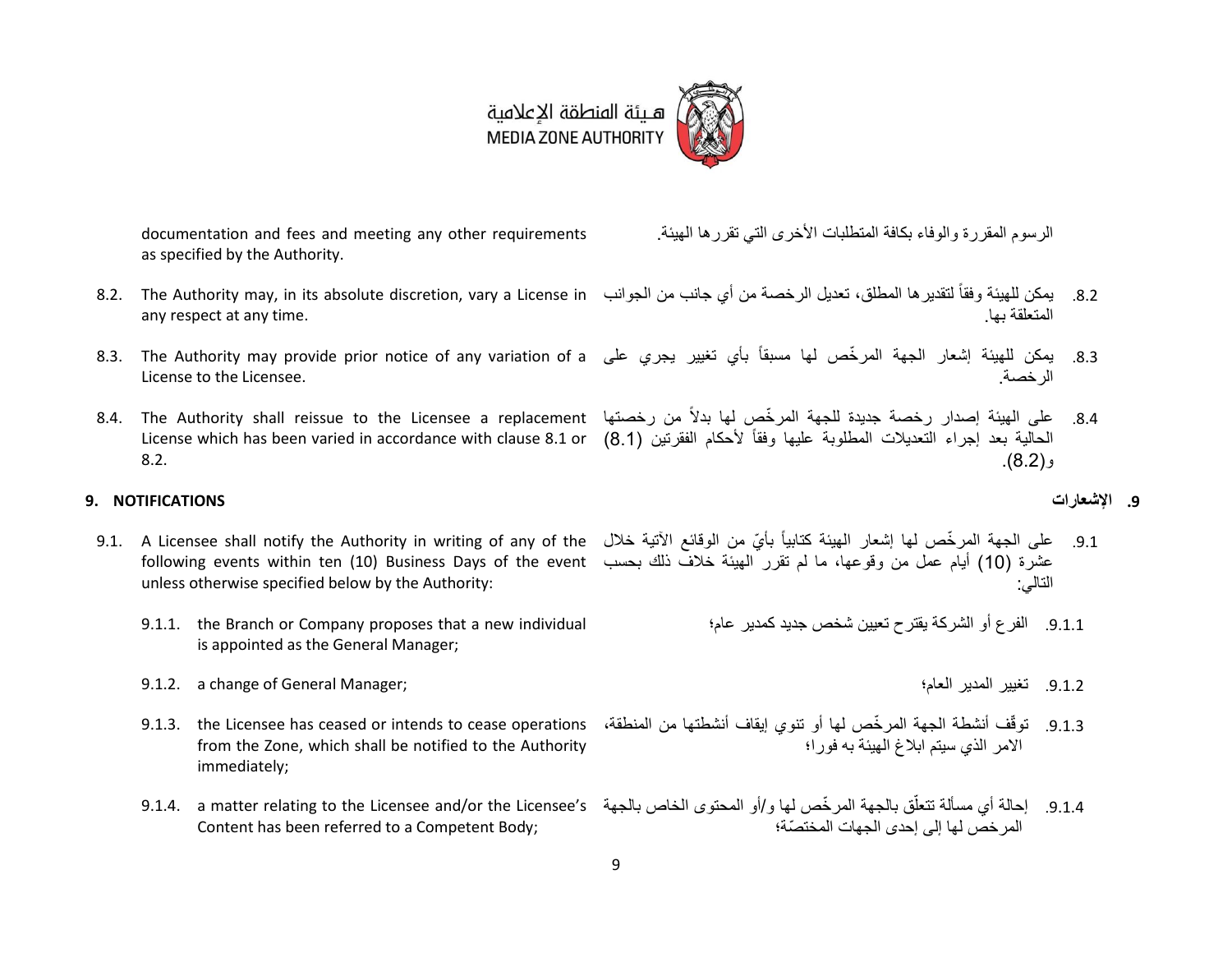

- 9.1.5. استعمال الجهة المرخّص لها إسماً تجاريّاً أو تعديل اسمها التجاريّ 1.5. the use of a trade name by a Licensee or any alteration to a trade name; الحالي؛
- 9.1.6. a proposed variance to its License or Business Activities in accordance with clause [8.1;](#page-7-0)
- and any event that affects the good standing of the Company or Branch; and
- from time to time and as notified to the Licensee.

#### **10. RETENTION OF RECORDS AND CONTENT والمحتوى السجالت حفظ .11**

- years from the date of creation.
- المحتوى لفترة لا تقلّ عن تسعين (90) يوماً من تاريخ نشر أو بثّ أو إيصال (Authority of all Content for a minimum period of ninety (90 days from the date of publication, broadcast or communication of such Content to the public.

### **.11 االمتثال COMPLIANCE 11.**

- 11.1. Each Licensee shall at all times be in compliance with:
	-
- 9.1.6. مقترح تعديل الرخصة او الانشطة التجارية وفق الفقرة (8.1)؛
- 9.1.7. أي حدث تؤثر على استقامة صاحب المؤسسة الفردية وأي حدث يؤثر 9.1.7. any event that affects the probity of the Sole Proprietor على الموقف الجيد للشركة أو الفرع؛ و
- 9.1.8. أيّ إجراءات أخرى قد تطلّبها الهيئة من وقت لأخر وتبلغ الجهة 9.1.8. any additional events as the Authority may require أ المر ّخص لها بشأنها.

- 10.1. على الجهة المرخّص لها حفظ وتخزّن كافّة السجلات لمدّة لا تقل عن ستّ (6) 10.1. A Licensee shall retain and store all Records for at least six )6( سنوات من تاريخ إنشائها.
- 10.2. على الجهة المرخّص لها التأكد من استعدادها لتزويد الهيئة بنسخ من كل 10.2. A Licensee shall ensure copies can be made available to the ذلك المحتوى إلى الجمهور ألول مرة.

- .11.1 على كافة الجهات المر ّخص لها االمتثال دوماً
- 11.1.1. كافّة القوانين المرعية في دولة الإمارات العربية المتّحدة وإمارة أبوظبي؛ 11.1.1.1. all applicable laws of the UAE and of the Emirate of Abu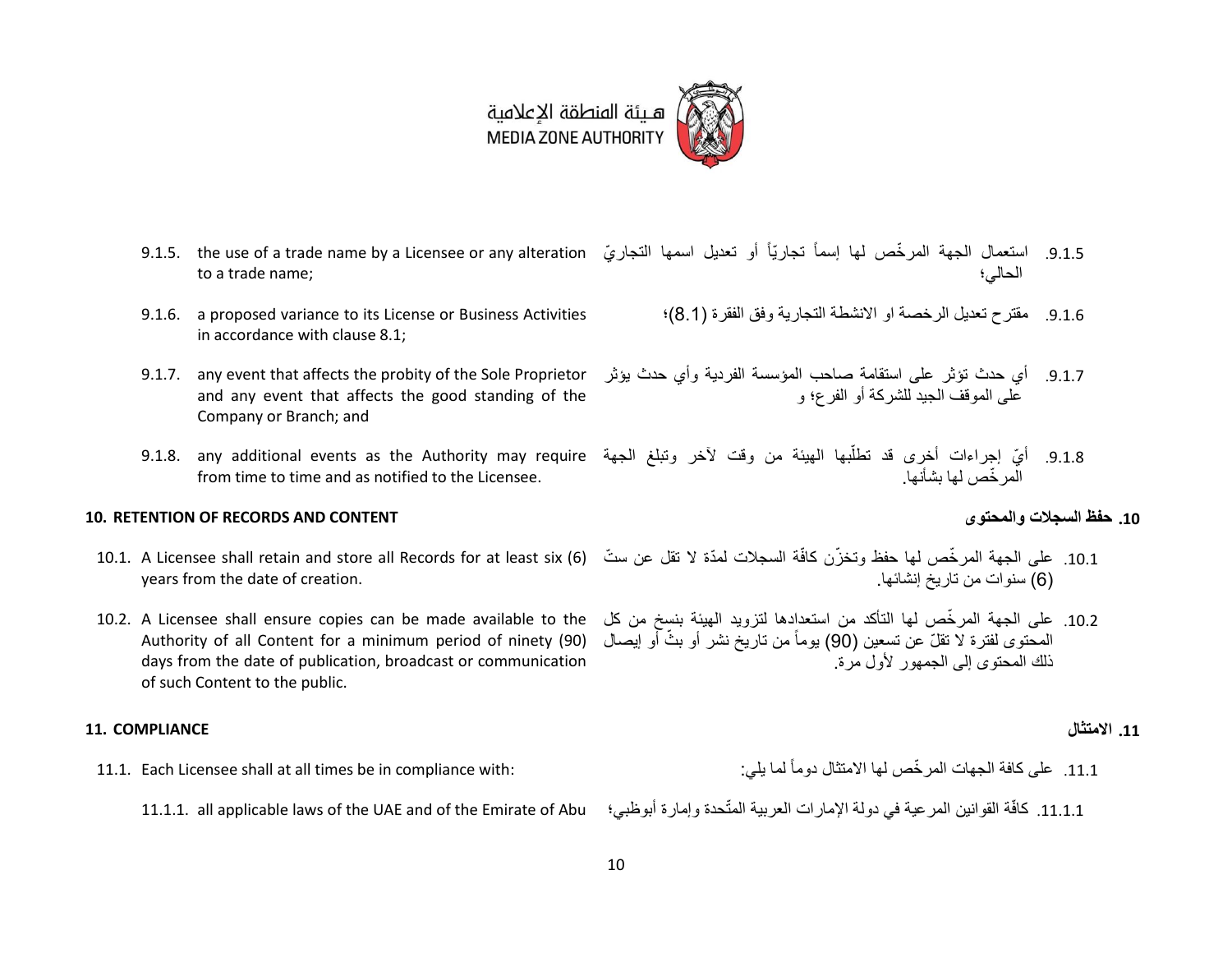

Dhabi;

- 11.1.2. all notices, directions and/or decisions issued by the Authority;
- 11.1.3. any applicable regulations, decrees, decisions, by-laws, codes, directions and judgments issued by any Competent Body;
- regulations, codes and other regulatory instruments issued by the Authority from time to time; and
- 11.1.5. the conditions of all of its Licenses. .الرخصة وأحكام شروط .11.1.3
- 11.2. A Licensee shall not carry on any act which may be damaging to Dhabi or the UAE or which may cause risk to the national security of the UAE.
- fines due under these Licensing Regulations or any other regulations, codes, directions and decisions issued by the Authority.
- requirements of the Authority, any Competent Body and any applicable laws of the UAE and Emirate of Abu Dhabi, including requirements of probity and, where relevant, sponsorship by the Authority.

.11.1.1 كل االشعارات، التوجيهات و/أو القرارات الصادرة عن الهيئة؛

- .11.1.1 كافة األنظمة والمراسيم والقرارات واللوائح ولوائح القوانين والتوجيهات واألحكام المرعية الصادرة عن أيّ جهة مختصّة؛
- 11.1.4. Law 12, these Licensing Regulations, all other وكافّة الأنظمة واللوائح )11.1.4. Law 12, these Licensing Regulations, all other والنشر بعات الأخرى الصادر ة عن الهيئة من وقت لآخر ؛

- the public or to the reputation of the Zone, the Emirate of Abu الجمهور أو اإلضرار بسمعة المنطقة أو إمارة أبوظبي أو دولة اإلمارات 11.2. لا يجوز للجهات المرخّص لها القيام بأي تصرّف من شأنه الإساءة إلى العربية المتّحدة، أو أيّ تصرّف من شأنه تهديد الأمن القومي لدولة الإمارات العربية المتّحدة.
- 11.3. على الجهات المرخّص لها تسديد كافّة الرسوم والغرامات المستحقة عليها 11.3. A Licensee shall promptly pay to the Authority all fees and/or للهيئة بموجب هذه الأنظمة وكافة الأنظمة واللوائح والتوجيهات والقرارات األخرى الصادرة عن الهيئة.
- 11.4. على المدير العام للجهة المرخّص لها التقيّد دوماً بكافة الشروط الخاصة 11.4. A Licensee's General Manager must at all times comply with the بالهيئة وبأيّ جهة مختصّة أخرى، والتقيد كذلك بكافة القوانين المرعية في دولة الإمارات العربية المتّحدة وإمارة أبوظبي بما في ذلك متطلبات االستقامة، وأن يكون على كفالة الهيئة عندما يكون ذلك ذات صلة.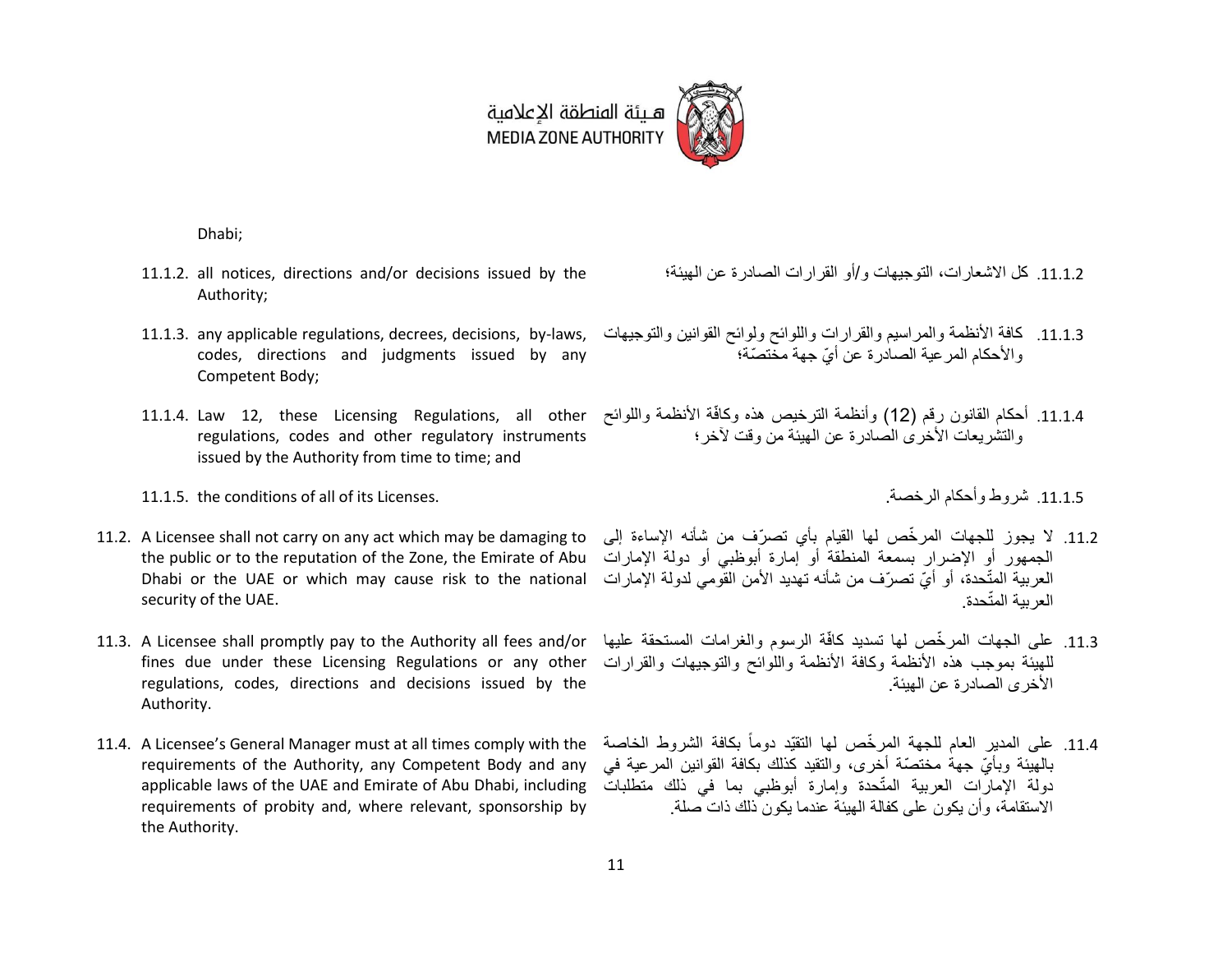

هيئة المنطقة الإعلامية **MEDIA ZONE AUTHORITY** 

- 11.5. A Sole Proprietor must at all times comply with the requirements of the Authority, any Competent Body and any applicable laws of the UAE and Emirate of Abu Dhabi, including requirements of probity and, where relevant, sponsorship by the Authority.
- 11.6. A valid Dissemination License must be held in order to carry out any Dissemination Activity from the Zone.
- 11.7. A Licensee must ensure that it holds all additional permissions, licenses and authorisations required under any applicable laws, regulations, decrees, decisions, by-laws or codes of the UAE or the Emirate of Abu Dhabi or required by any Competent Body or the Authority to carry out any Business Activity in the UAE.
- 11.8. A Licensee's Content must at all times be in compliance with all content regulations, codes, directions, decisions and any other regulatory instrument issued by the Authority or any Competent Body from time to time and any other UAE and Emirate of Abu Dhabi law.
- appropriate internal compliance policies and procedures and of its Content with clause 11.8.
- 11.5. على مالك المؤسسة الفردية التقيّد على الدوام بكافة الشروط والمتطلّبات أ الخاصة بالهيئة أو بأيّ جهة مختصّة أخرى وكذلك بكافة القوانين المعمول بها في دولة الإمارات العربية المتّحدة وإمارة أبوظبي، بما في ذلك متطلبات االستقامة وشرط الكفالة من قبل الهيئة حين ينطبق ذلك.
- 11.6. لا بد لمزاولة نشاط النشر والبثّ من المنطقة من الحصول على ترخيص نشر وبثّ ساري المفعول.
- 11.7. على الجهة المرخّص لها أن تحوز كافّة التصاريح والتراخيص والتفويضات المقررة في أيّ من القوانين والأنظمة والمراسيم والقرارات ولوائح القوانين واللوائح المّرعية في دولة الإمارات العربية المتّحدة أو إمارة أبوظبيّ، أو تلك التي تشترطها الهيئة أو أي جهة أخرى مختصّة لممارسة أيّ نشاط تجاريّ في دولة اإلمارات العربية المتّحدة.
- .11.3 يجب على كافة الجهات المر ّخص لها في كل االوقات عند إعداد المحتوى الخاص بها الامتثال لكافّة الأنظمة واللوائح والتوجيهات والقرارات وكافة التشريعات الخاصّة بالمحتوى الصادرة عن الهيئة أو عن أيّ جهة أخرى مختصّة من وقت آلخر، إضافة للقوانين المعمول بها في دولة اإلمارات العربية المتّحدة وإمارة أبوظبي.
- 11.9. A Licensee shall ensure and, if required, demonstrate that قلية الجهات المرخّص لها ضمان وجود سياسات وإجراءات داخلية experienced personnel are in place to ensure compliance of all الخبرة لضمان امتثال المحتوى الخاص بها بأحكام الفقرة )11.8( مع تقديم ما مناسبة كفيلة بضمان الامتثال للأنظمة، بالإضافة الى وجود موظّفين من ذوي يثبت ذلك إذا دعت الحاجة.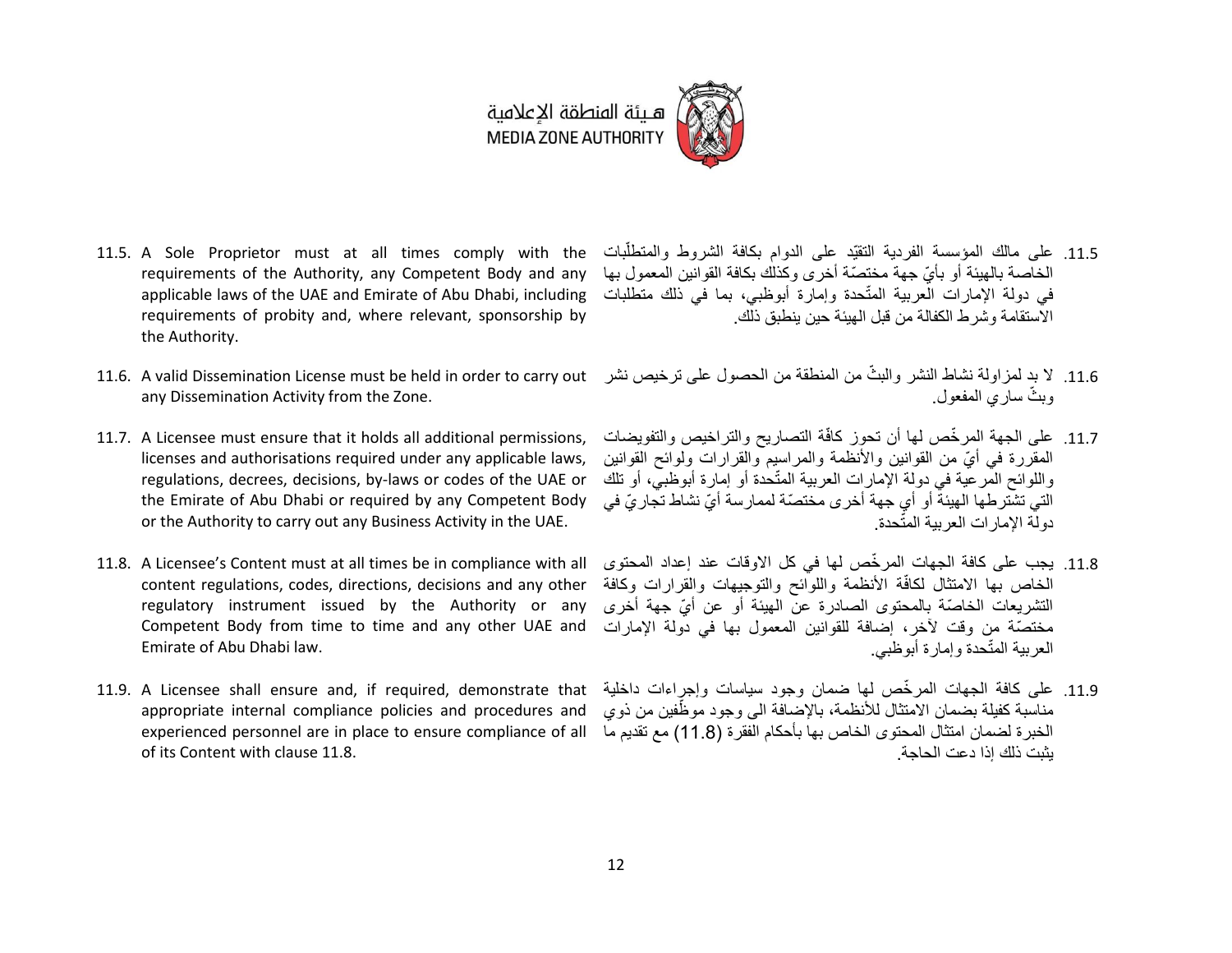

هـيئة المنطقة الإعلامية MEDIA ZONE AUTHORITY

### <span id="page-12-0"></span>**12. PROVISION OF INFORMATION المعلومات توفير .12**

- 12.1. The Authority may require that a Licensee provide information, Records or Content, in any form or manner as specified by the Authority, relating to that Licensee's operations and/or regulations, codes, decrees, decisions, directions, notices and by-laws issued by the Authority or a Competent Body and any other UAE and Emirate of Abu Dhabi law.
- 12.2. The Authority may require that a Sole Proprietor Licensee provide information, in any form and in any manner specified by the Authority, about the Business Activities it has been carrying out in the UAE.
- 12.3. A Licensee shall provide all information, Records and/or Content, requested by the Authority under clauses 12.1 and no time period is specified, within five (5) Business Days from the date of the notice.
- 12.4. All disclosures made by a Company, Branch, General Manager or Sole Proprietor to the Authority at any time shall be complete, truthful and accurate.
- 12.5. The Authority shall maintain a record of each Licensee and the name of the Licensee may be made available to the public.
- 

- compliance with these Licensing Regulations or any other laws, والقوانين والمراسيم والقرارات والتوجيهات واالشعارات والقواعد الصادرة .11.1 يمكن للهيئة أن تطلب من الجهة المر ّخص لها تقديم أي معلومات أو سجّالت أو محتوى، بأيّ شكل أو طريقة تحدّدها الهيئة، تتعلّقٌ بمزاولة و/أو بامتثال تلك الجهات بأحكام هذه األنظمة أو بأيّ من القوانين واألنظمة واللوائح عن الهيئة أو عن أي جهة أخرى مختصّة وأي قوانين أخرى في دولة االمارات العربية المتحدة وامارة أبوظبي.
	- .11.1 يمكن للهيئة أن تطلب من أي مؤسسة فردية مر ّخص لها تقديم كافة المعلومات التي تحددها الهيئة من حيث شكل أو طريقة التقديم عن األنشطة التجارية التي تزاولها في االمارات العربية المتحدة.
- 12.2 in full within the time period specified in the notice, and if المحّددة في إشعار الهيئة. وفي حال عدم تحديد أي مهلة زمنية في اإلشعار، .11.1 على الجهات المر ّخص لها المطلوب منها تقديم أي معلومات أو سجالت و/أو محتوى بموجب الفقرتين )12.1( و)12.2( تقديمها خالل المهلة الزمنية تقدّم المعلومات خلال خمسة (5) أيام عمل من تاريخ الإشعار
	- .11.3 على كافة اإلفصاحات التي تتقدم بها أي شركة أو فرع أو مدير عام أو مؤسسة فردية للهيئة أن تكون كاملة وصحيحة ودقيقة.
	- .12.5 تحتفظ الهيئة بسجلٍّ خاص بكلّ جهة مرخّص لها ويمكن أن تقوم بالإعلان عن أسم تلك الجهة للعامة.
- 12.6. يمكن للهيئة في الأحوال الآتية أن تفصح للغير عن المعلومات والبيانات ,form any type or in any form والبيانات ,form ation, data and materials of any type or in any form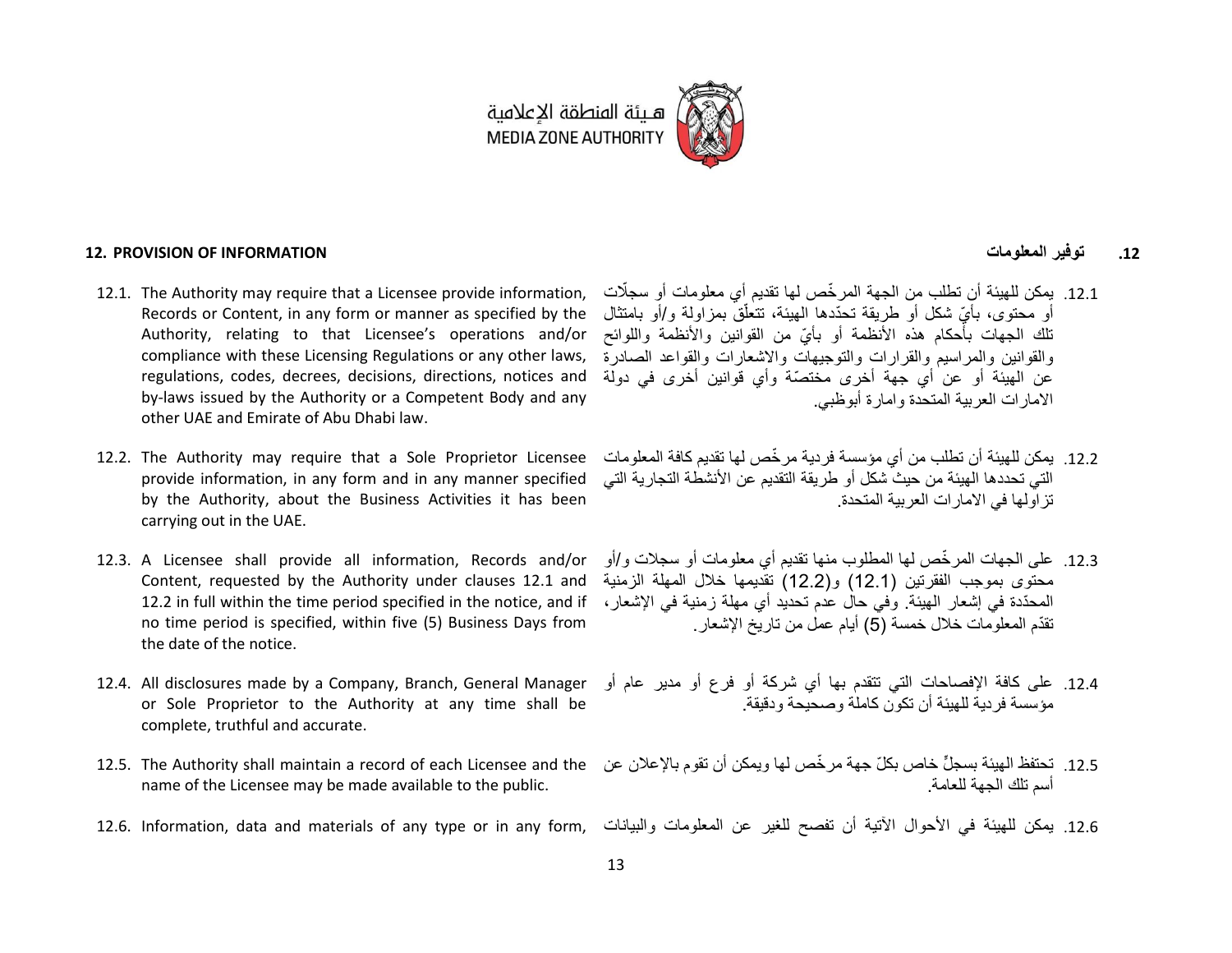

including any Records or Content, provided to the Authority by والمواد بكافة أنواعها وأشكالها، بما في ذلك السجّالت أو المحتوى، المقّدمة or on behalf of a Licensee may be disclosed by the Authority to a third party if required: من الجهات المر ّخص لها:

12.6.1. أضرورات أداء عمل الهيئة؛ عمل العيئة؛ عمل العيئة؛ عمل العيئة؛ عمل العيئة؛ عمل العيئة؛ عمل العيئة؛ عمل ا

- 12.6.3. in the interests of the national security of the UAE; لمقتضيات الأمن القومي للدولة؛ المقتضيات الأمن ا
- .11.3.3 من قبل جهة مختصّة؛ أو or; Body Competent a by 12.6.4.
- 12.6.5. in any other circumstances deemed appropriate by the Authority.
- 12.7. The Authority may publish information or guidance in any manner or form relating to these Licensing Regulations or any other regulations, codes, directions or decisions issued by the Authority.
- be in either Arabic or English.

### <span id="page-13-0"></span>**.13 ح ّق الدخول ENTRY OF RIGHT 13.**

Licensee, enter and inspect any premises in the Zone occupied by that Licensee and may examine, copy or remove Records or Content of any type and in any form relating to that Licensee's compliance with these Licensing Regulations, laws, regulations,

- .11.3.1 بموجب قوانين الدولة؛ ;law UAE under 12.6.2.
	- -
	- .12.6.5. في كافة الأحوال الأخرى التي تراها الهيئة مناسبة.
	- 12.7. يمكن للهيئة نشر أي معلومات أو إرشادات توضيحية حول هذه الأنظمة أو أيّ أنظمة أو لوائح أو توجيهات أو قرارات أخرى تصدر عنها.
- 12.8. يمكن تحرير المكاتبات المتبادلة بين الهيئة والجهات المرخّص باللغة العربية 12.8. Communications between the Authority and the Licensees can أو اإلنكليزية.

13.1. يمكن للهيئة، بموجب إشعار خطّي مسبق، دخول المباني الخاصـة بأي جهة 13.1. The Authority may, by providing prior written notice to a من الجهات المر ّخص لها بالعمل من المنطقة لالطالع على السجالت أو المحتوى الخاص بتلك الجهة من أي نوع أو طبيعة كانت للتحقق من امتثال تلك الجهة لأحكام هذه الأنظمة وكافة القوانين والأنظمة ولوائح القوانين والمراسيم والقرارات واللوائح الصادرة عن الهيئة أو عن أي جهة أخرى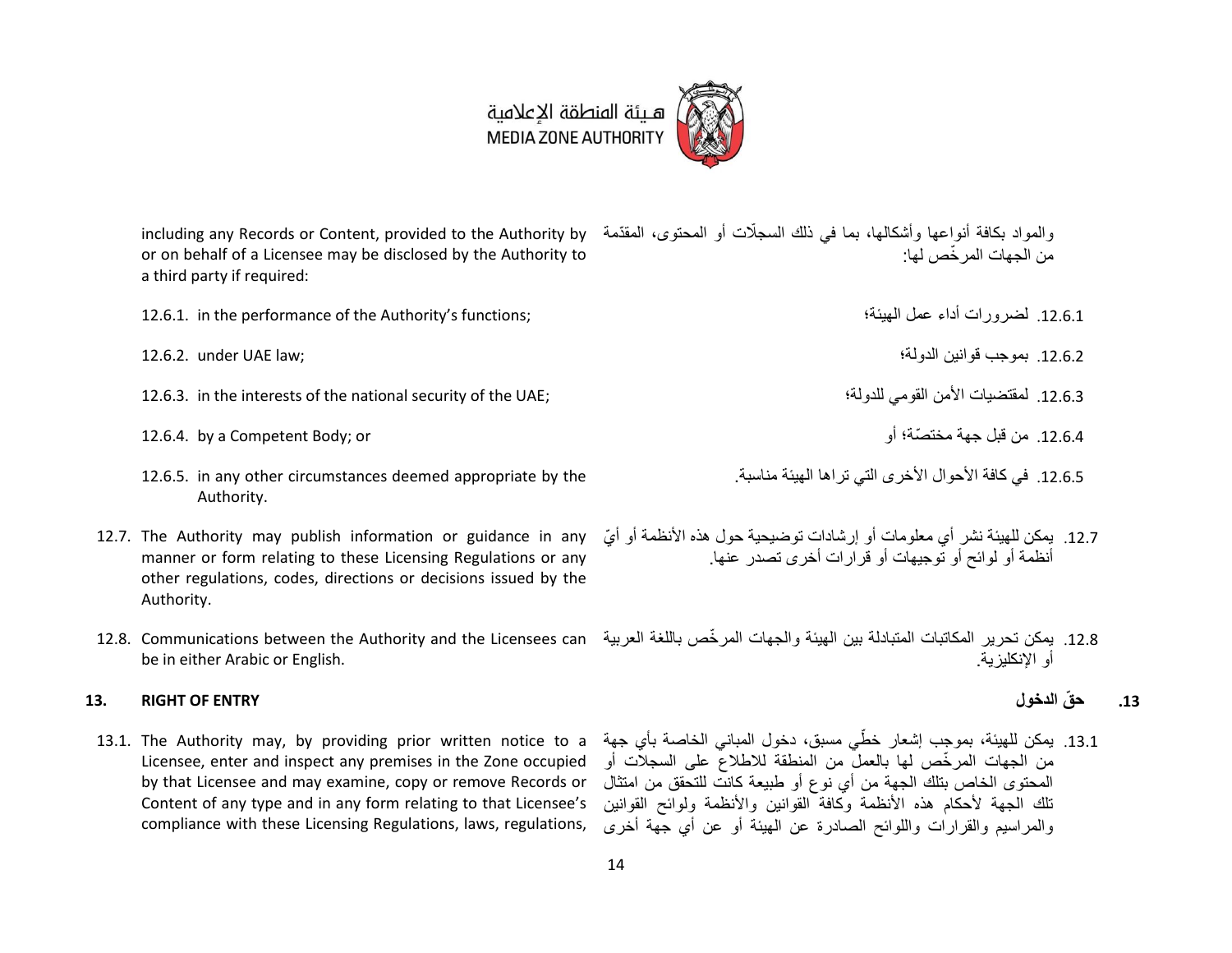

codes, decrees, decisions and by-laws issued by the Authority or a Competent Body.

<span id="page-14-0"></span>relevant Records and/or Content may be compromised.

### <span id="page-14-1"></span>**.14 التحقيقات INVESTIGATIONS 14.**

- - procedures issued by the Authority or a Competent Body;
	- 14.1.2. it receives a complaint regarding the Licensee's Content; or
	- retrospective investigation is required.
- investigation is being conducted which may include:

مختصّة، ولها في سبيل ذلك حذف أو عمل نسخ من السجالت أو المحتوى.

13.2. يمكن للهيئة اتخاذ الإجراء المذكور في الفقرة (13.1) دون توجيه إشعار 13.1 fire Authority may take the action specified in clause أيدى بمكن للهيئة اتخاذ الإجراء المذكور في الفقرة (13.1 without giving notice to the Licensee where the Authority has للجهة المر ّخص لها المعنية في حال توفرت لدى الهيئة أسباب معقولة تدعوها للاعتقاد بأنّ إشعار تلك الجهة قد يؤدّي إلى تعريض السجلّات أو المحتوى reasonable grounds to believe that if notice were provided the ذي الصلة للخطر.

- 14.1. يمكن للهيئة التحقيق مع أي جهة من الجهات المرخص لها في أي من :if : يمكن للهيئة التحقيق مع أي جهة من الجهات المرخص لها في أي من :14.1. The Authority may conduct an investigation of a Licensee if: الحاالت اآلتية:
	- 14.1.1. إذا توفرت لدى الهيئة أسباب تدعوها للاعتقاد بوقوع مخالفة لأحكام هذه 14.2.1.1 it has reason to suspect that there may have been a الأنظمة أو أيّ من الأنظمة أو اللوائح أو التوجيهات أو القرارات أو breach of these Licensing Regulations or any other regulations, codes, directions or decisions, policies or السياسات أو الإجراءات الأخرى الصادرة عن الهيئة أو جهة مختصة أخرى؛
		- 14.1.2. إذا تلقّت الهيئة شكوى ضدّ محتوى الجهة المرخّص لها؛ أو
	- 14.1.3. إذا كانت المهيئة قد أنزلت عقوبة بموجب الفقرة (15.2) وتطلُّبت الحالة 14.1.3. it has imposed a sanction under clause 15.2 and a j إجراء تحقيق بأثر رجعي.ّ
- 14.2. يمكن أن تبلغ الهيئة الجهة المرخّص لها ذات الصلة بإشعار خطّي، بأنها 14.2. The Authority may inform a Licensee, by written notice, that an تجري تحقيقات في الشؤون الخاصة بتلك الجهة وأن تلك التحقيقات قد تقتضي ما يلي: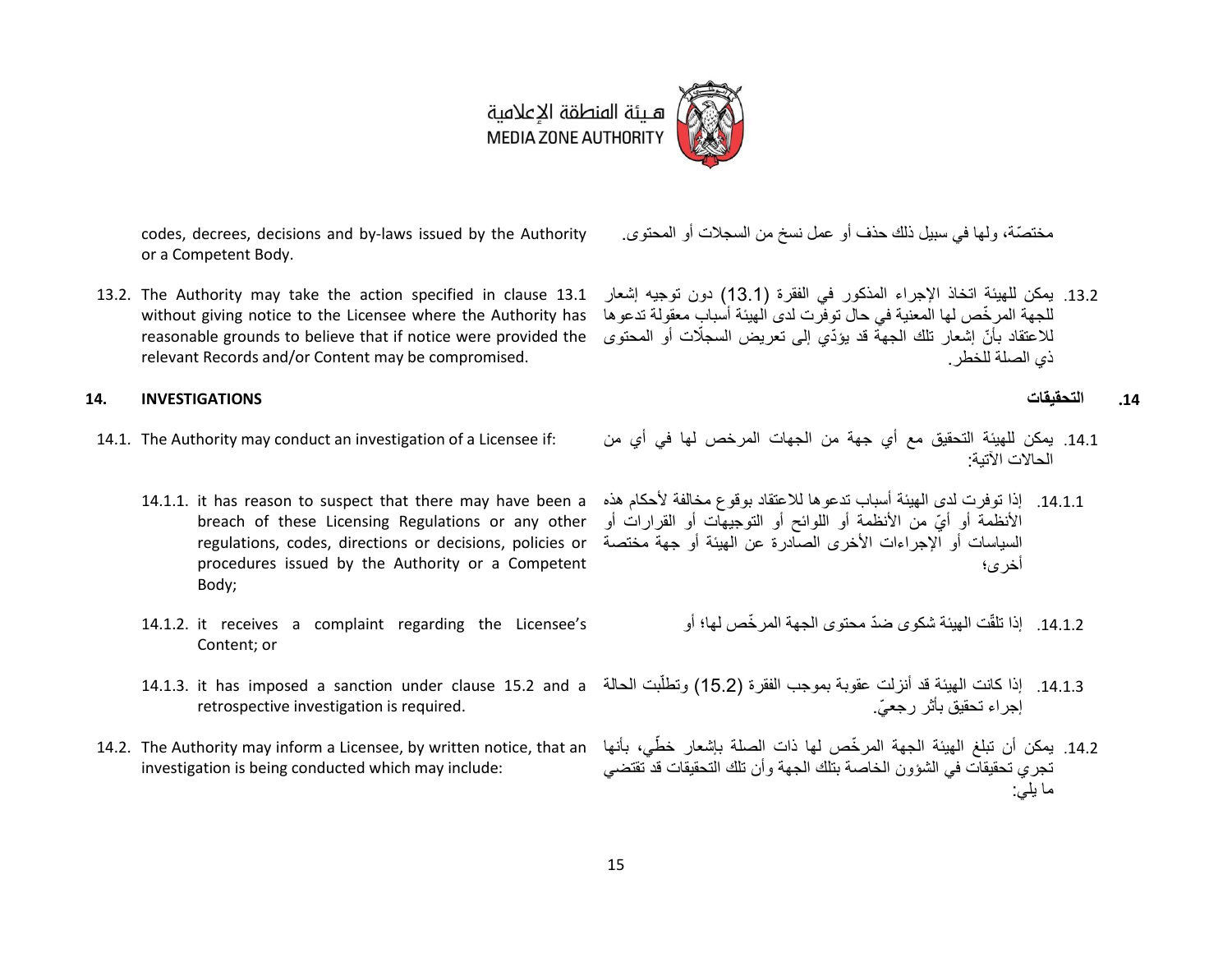

- 
- 14.2.2. an outline of the complaint the Authority has received about the Licensee's Content, where relevant; or
- relevant, materials of any type and in any form or manner as specified by the Authority in accordance with claus[e 12.1](#page-12-0) above.
- - 14.3.1. invite the Licensee to make written representations in relation to the suspected breach in the form and manner as specified in the notice;
	- Content and/or complaint;
	- be entering the Licensee's premises in accordance with clause [13.1](#page-13-0) o[r 13.2](#page-14-0) above; or
	- terms as specified in the notice.
- the Licensee, by written notice, of the outcome of the investigation and any action to be taken by the Authority.
- 14.2.1. an outline of the suspected breach; بوقوعها؛ المشتبه بالمخالفة خالصة تقديم .13.1.1
	- 14.2.2. تقديم خلاصة بالشكوى التي نلقّتها الهيئة ضدّ محتوى الجهة المرخّص لها، عندما يكون ذلك ذا عالقة؛ أو
- 14.2.3. طلب تقديم المعلومات أو المواد التي تحددها الهيئة من أيّ نوع أو شكل 14.2.3. a request for provision of information or, where قرار شكل 14.2.3 كانت وفقاً للفقرة (12.1).
- .13.1 يمكن للهيئة اتخاذ أي من اإلجراءات اآلتية أثناء فترة التحقيق: :investigation of period the during ,may Authority The 14.3.
	- 14.3.1. دعوة الجهة المرخّص لها لتقديم تصريح خطّى بالنموذج والطريقة المحددتين في اإلشعار حول المخالفة المشتبه بوقوعها؛
	- 14.3.2. طلب إيضاحات من الجهة المرخّص لها بشأن المحتوى أو الشكوى (أو 14.3.2. request the Licensee's comments in relation to the كليهما)؛
	- 14.3.3. إشعار الجهة المرخّص لها بعزم الهيئة على زيارة مكاتبها بموجب 14.3.3. provide notice, if appropriate, that the Authority shall الفقرتين )13.1( و)13.2(؛
	- 14.3.4. إشعار الجهة المرخّص لها بتعليق رخصتها، وفقاً للشروط المذكورة في 14.3.4. by written notice, suspend the relevant License under اإلشعار.
- 14.4. The Authority may, on conclusion of the investigation, inform يمكن للهيئة إشعار الجهة المرخّص لها خطياً بنتيجة التحقيق وبأيّ إجراء قد تتّخذه الهيئة.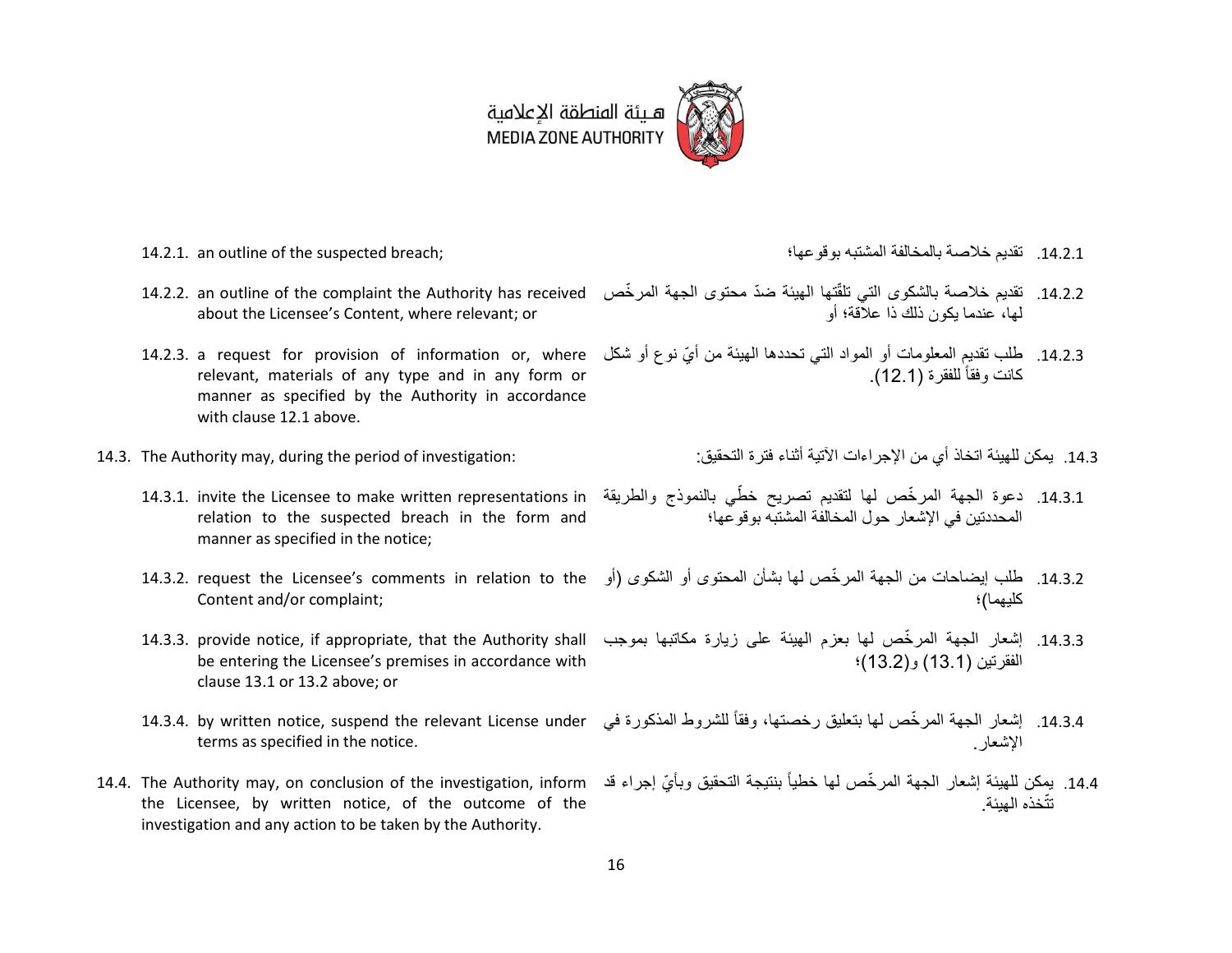

#### **.15 إنهاء، تعليق الرخصة وإلغاؤها والعقوبات األخرى SANCTIONS AND REVOCATION ,SUSPENSION ,TERMINATION 15.**

- 15.1. A Licensee shall apply to the Authority to terminate its Business License and shall notify the Authority in accordance with clause [9.1.3.](#page-8-1)
- determines, in its absolute discretion, it is appropriate to do so by providing notice to the Licensee**.**
- 15.3. The Authority may impose any of the sanctions listed under clause [15.4](#page-16-0) where it determines, in its absolute discretion, it is appropriate to do so by providing notice to the Licensee and, where it determines appropriate, conduct a retrospective investigation in accordance with clause [14.](#page-14-1)1.3.
- <span id="page-16-0"></span>15.4. Where the Authority, in its absolute discretion, determines that there has been a breach of these Licensing Regulations, the Authority may, without prejudice to any of its other powers under these Licensing Regulations or any other regulations, codes, directions and decisions of the Authority, impose on the Licensee a fine of UAE Dirhams 1,000 and, in its absolute discretion, one or more of the following sanctions:
	- 15.4.1. a direction to the Licensee to cease the breach which could include, but not be limited to, a requirement that the Licensee remedy the breach or cause the breach to be remedied;
- 
- .13.1 تتقدم الجهة المرخص لها الى الهيئة بطلب إلنهاء رخصتها التجارية وستبلغ الهيئة وفق الفقرة .9.1.3
- 15.2. يمكن للهيئة تعليق الرخصة أو إلغاءها حسبما تراه مناسباً وفق تقديرها 15.2. The Authority may suspend or revoke a License where it المطلق، ومن المناسب فعل ذلك بإشعار الجهة المرخص لها.
	- .13.1 يمكن للهيئة إنزال أيّ من العقوبات المذكورة في الفقرة )15.4( إذا رأت وجهاً لذلك وفقاً لتقديرها المطلق، ومن المناسب فعل ذلك بإشعار الجهة المرخص لها كما يمكنها إذا قررت ان ذلك مناسب إجراء تحقيق بأثر رجعيّ بموجب الفقرة )14.1.3(.
	- .13.3 إذا رأت الهيئة وفق تقديرها المطلق أن إحدى الجهات المرخص لها قد ارتكبت مخالفة لأحكام هذه الأنظمة، جاز لها توقيع غرامة بمبلغ 1,000 درهم إماراتي على تلك الجهة مع واحدة أو أكثر من العقوبات الواردة أدناه، وذلك دون الإخلال بأي من صلاحياتها المنصوص عليها في هذه الأنظمة أو في أيّ من الأنظمة واللوائح والتوجيهات والقرارات الأخر ي الصادر ة عنها:
	- .15.4.1 توجيه الأمر للجهة المر خّص لها بوقف المخالفة الحاصلة الذي قد يتضمّن على سبيل المثال ال الحصر تصحيح المخالفة أو اإليعاز بتصحيحها؛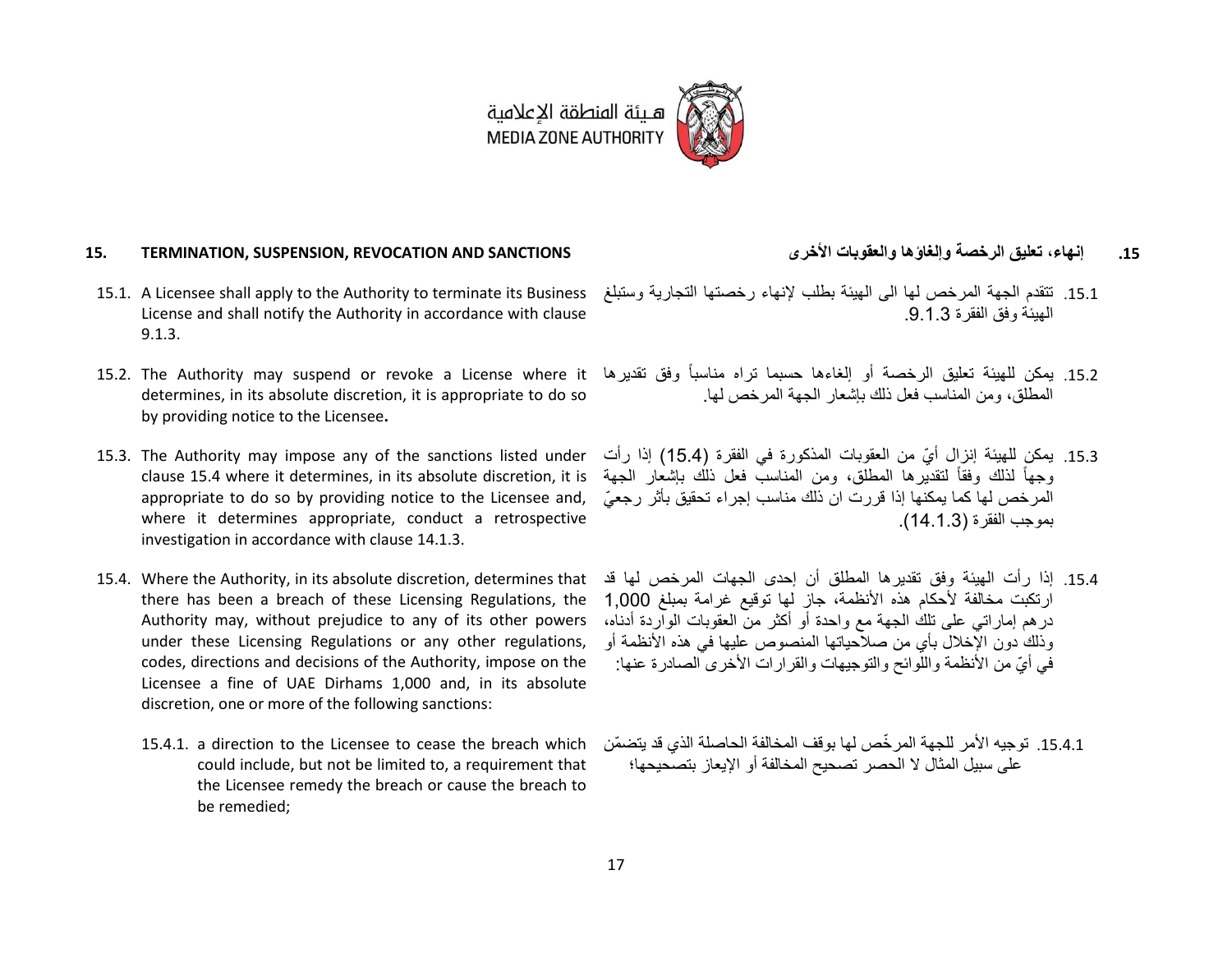## هـيئة المنطقة الإعلامية MEDIA ZONE AUTHORITY

- 
- 15.4.2. توقيع غرامة إضافية على الجهة المرخّص لها بالمبلغ الذي تقرره الهيئة؛ 15.4.2. an additional fine to be paid by the Licensee to the Authority as determined by the Authority:
- apology or the decision in such manner and in such place as specified by the Authority;
- Content for such period and on such terms as specified by the Authority;
- 15.4.5. a direction that an individual is disqualified from acting as a General Manager or being a Sole Proprietor within the Zone on such terms as is prescribed in the direction;
- 15.4.6. suspend any License on such terms as specified by the Authority;
- 15.4.7. revoke any License; or .الرخصة إلغاء .13.3.3
- 15.4.8. strike the name of the Company or Branch off the register in accordance with the Companies Regulations.
- publish in such manner and in such place:
- 
- 15.4.3. توجيه أمر للجهة المرخّص لها بنشر تصحيح أو اعتذار أو قرار منها ,15.4.3. a direction that the Licensee publishes a correction بهذا المعنى بالطريقة والمكان اللذين تحددهما الهيئة؛
- 15.4.4. توجيه أمر للجهة المرخّص لها بتعليق نشاط تجاري أو أكثر من الأنشطة 15.4.4. a direction that the Licensee suspend one or more Business Activities or cease publishing specified التجارية التي تمارسها أو وقف نشر محتوى معيّن لفترة محددة وبشروط محّددة تقررها الهيئة؛
	- .13.3.3 توجيه االمر بأن الفرد فاقد لألهلية من ممارسة مهام المدير العام أو بأن يكون صاحب المؤسسة الفردية ضمن المنطقة وفق الشروط التي يحددها التوجيه.
		- 15.4.6. تعليق أيّ رخصة بشروط محدّدة تقرر ها الهيئة؛

- .13.3.3 شطب اسم الشركة أو الفرع من السجل وفق أنظمة الشركات.
- 15.5. يمكن للهيئة أن تنشر من وقت لأخر وفقاً لتقديرها المطلق وثائق كتلك الواردة ,15.5. The Authority may from time to time, in its absolute discretion أدناه، بالطريقة والمكان اللذين تراهما مناسبين: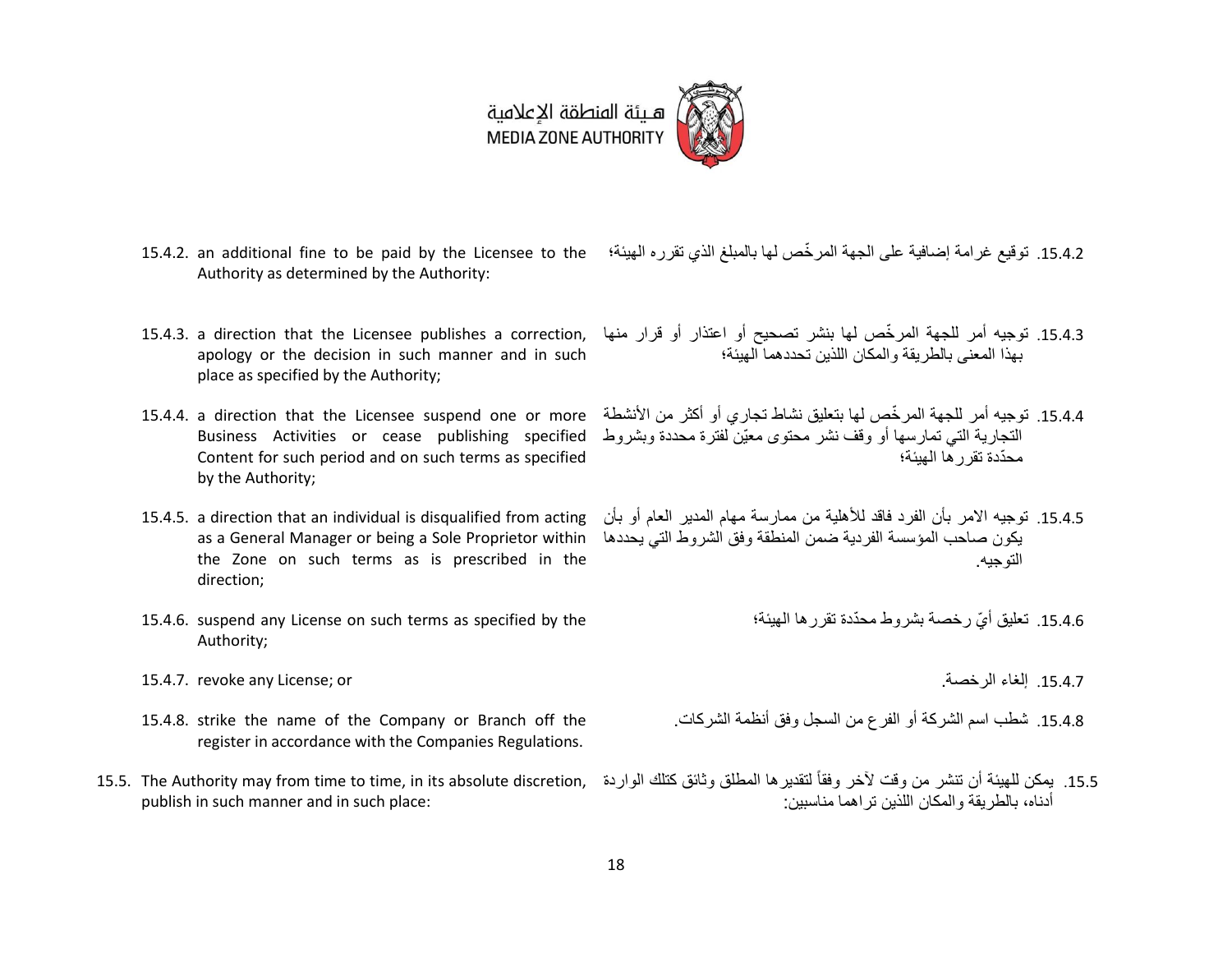هيئة المنطقة الإعلامية **MEDIA ZONE AUTHORITY** 

- 15.5.1. a list of fines for breach of these Licensing Regulations or any other regulations, codes, directions and decisions of the Authority; and
- 15.5.2. a decision made under these Licensing Regulations or any other regulations, codes and directions of the Authority.

### **16. AUTHORITY'S POWER TO ISSUE DIRECTIONS AND DECISIONS والتوجيهات القرارات إصدار في الهيئة صالحية .16**

- 16.1. The Authority may, in its absolute discretion, make directions or decisions in relation to any matter under these Licensing Regulations or any other regulations and codes issued by the Authority, including a waiver of any of the clauses of these Licensing Regulations.
- sanctions for breach of these Licensing Regulations.
- 16.3. All directions and decisions of the Authority made under these Licensing Regulations are final.

### **ملحق 1 : ترخيص النشر والب ّث LICENSING DISSEMINATION 1: ANNEX**

### **.1 رخصة النشر والب ّث LICENSE DISSEMINATION 1.**

1.1.يجب مزاولة نشاط النشر والبثّ من المنطقة بموجب رخصة سارية المفعول 1.1. A valid Dissemination License must be held in order to carry out any Dissemination Activity from the Zone.

- 15.5.1. لائحة الغرامات التي تسري على المخالفات لأحكام هذه الأنظمة أو أيّ من الأنظمة واللوائح والتوجيهات والقرارات الأخرى الصادرة عن الهيئة؛
	- 15.5.2. القرارات الصادرة بموجب هذه الأنظمة أو أيّ من الأنظمة واللوائح والتوجيهات الأخرى الصادر ة عن الهيئة.
		-
	- .13.1 يمكن للهيئة إصدار كافة القرارات والتوجيهات التي تراها مناسبة وفق تقديرها المطلق بشأن أي مسألة من المسائل الخاصة بهذه األنظمة أو أيّ من الأنظمة واللوائح الأخرى الصادر ة عن الهيئة، ويشمل ذلك أي تجاوز لأي من فقرات أنظمة الترخيص هذه.
- 16.2. يمكن للميئة، وفق تقديرها المطلق، نشر قائمة بالعقوبات الخاصة بمخالفة أي 16.2. The Authority may, in its absolute discretion, publish a list of من أنظمة الترخيص هذه.
	- 16.3. كافَّة القرارات والتوجيهات الصادرة عن الهيئة بموجب هذه الأنظمة نهائية.

- 
- صادرة عنها.

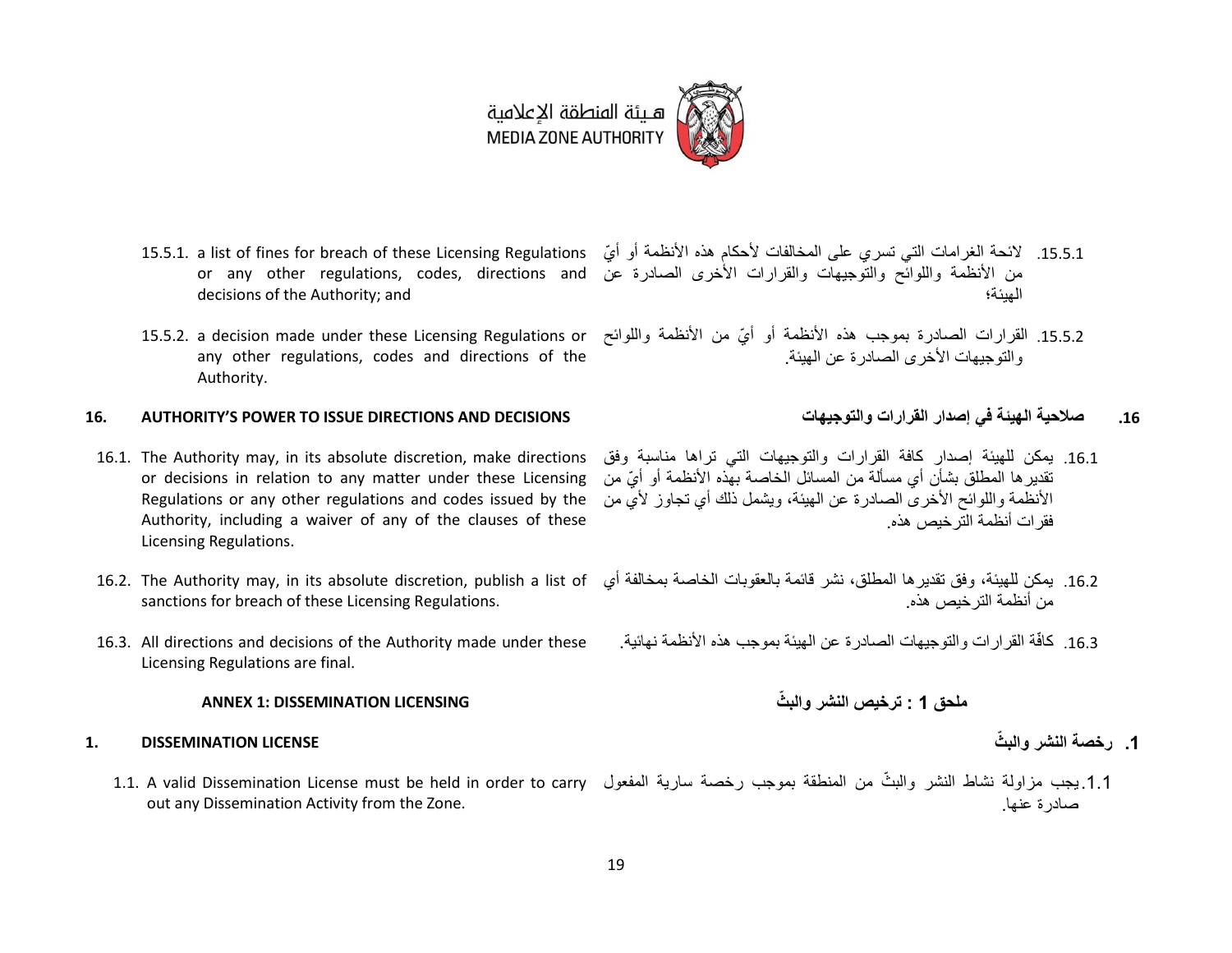

- 1.2. على طالب الترخيص الحصول على رخصة مستقلة عن كلّ نشاط يندرج تحت 1.2. A separate Dissemination License must be held in respect of each Dissemination Activity to be carried out from the Zone. عمليات النشر والبثّ يزاوله من المنطقة.
- 1.3. A Dissemination License shall:
	- valid Business License; and
	- 1.3.2.not be transferred, including any part of its rights, liabilities and obligations, to a third party without the prior written consent of the Authority in its absolute discretion.
- <span id="page-19-0"></span>1.4. A Dissemination Licensee must ensure that at all times an appropriately experienced individual is appointed and authorized with full editorial responsibility including making the final editorial decisions in relation to each Dissemination Activity and such individual must
	- 1.4.1.in relation to Dissemination Activities of print newspapers and print magazines, be an editor-in-chief who fulfills the criteria as set out under the UAE Federal Law No. 15 of 1980 concerning Publications and Publishing; and
	- 1.4.2.in relation to all other Dissemination Activities, be sponsored by the Authority, unless a GCC National, at all times during the appointment
- 1.3 تخضع رخصة النشر والبثّ للأحكام الآتية:
- 1.3.1. لا يرخص بنشاط النشر والبث إلا للشركات أو فروع الشركات التي 1.3.1. only be held by either a Company or Branch holding a تحمل رخصة تجاريةً سارية المفعول؛
	- .1.3.2 ال يتم التنازل عن الرخصة التجارية وال عن أي من الحقوق والمسؤوليّات وااللتزامات الناشئة بموجبها أليّ طرف من الغير دون موافقة خطّية مسبقة على ذلك من الهيئة، وذلك وفقاً لتّقدير الهيئة المطلق.
	- 1.4. على كل جهة مرخّص لها بالنشر والبثّ تعيين شخص مؤهل تأهيلاً مناسباً في هذا المجال ومنحه سلطات تحريرية كاملة ومن ضمنها مسؤولية اتّخاذ القرارات التحريرية النهائية فيما يتعلّق بكلّ نشاط نشر وبثّ ويخضع ذلك الشخص للشروط اآلتية:
	- .1.4.1 بالنسبة لنشاط نشر الصحف والمجالت: أن يكون في مركز رئيس تحرير ومستوفياً لكافة المعايير المنصوص عليها في القانون الاتحادي رقم (15) لسنة 1980 في شأن المطبوعات والنشر؛
	- 1.4.2. وبالنسبة لباقي أنشطة النشر والبثّ الأخرى: أن يكون على كفالة المهيئة، إال إذا كان من مواطني دول مجلس التعاون الخليجي، في كل االوقات خالل فترة تعيينه؛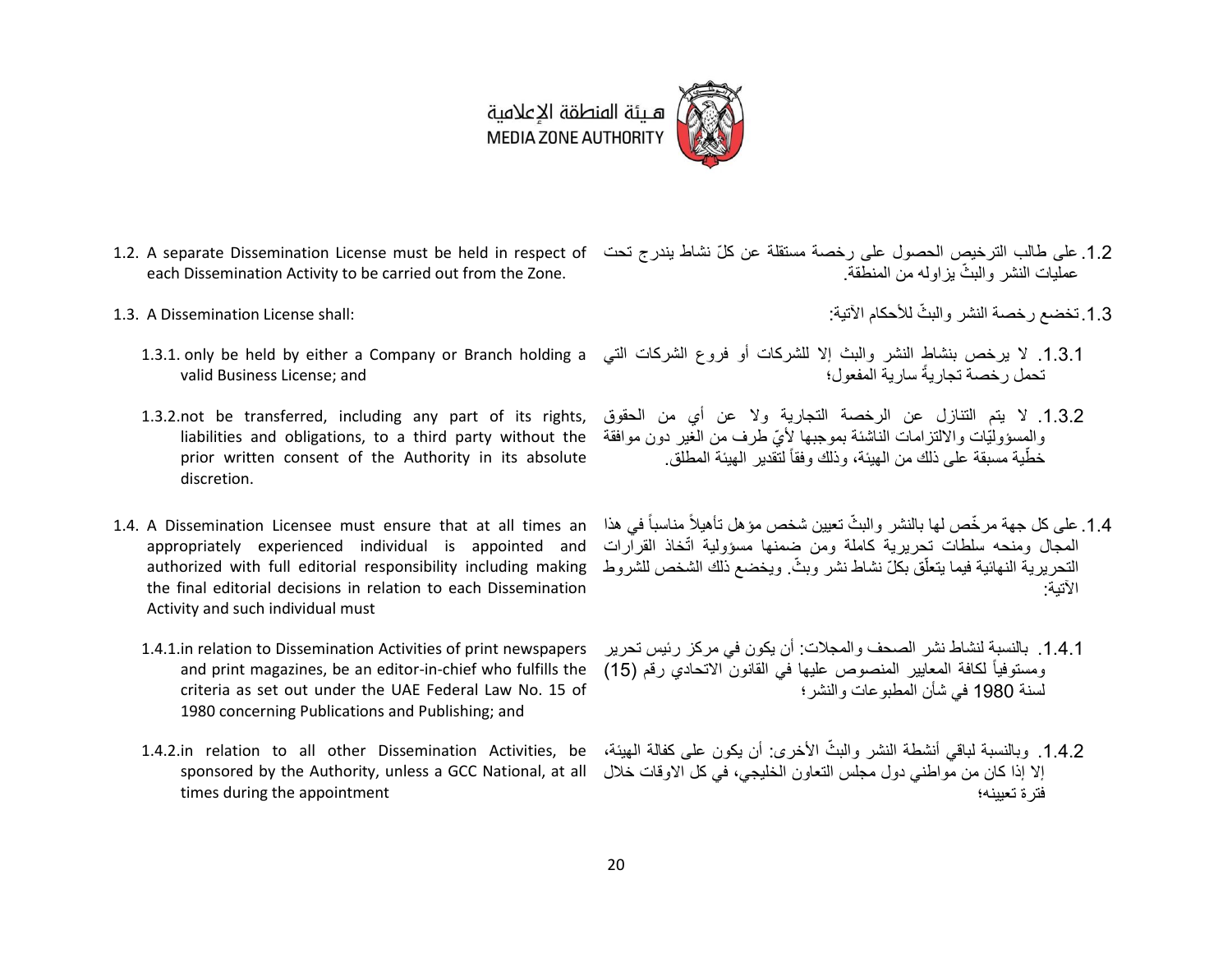#### 21

هيئة المنطقة الإعلامية **MEDIA ZONE AUTHORITY** 

and any other requirements as specified by the Authority, any نولكافة الشروط الأخرى التي تقررها الهيئة أو أيّ جهة أخرى مختصّة فضلاً عن and any other requirements as specified by the Authority, any أيّ من القوانين المطبّقة منّ وقت لأخر في دولة الإمارات العربية المتّحدة إمارة Competent Body and any applicable laws of the UAE and of the Emirate of Abu Dhabi from time to time. أبوظبي.

### **.2 طلب الترخيص بنشاط النشر والب ّث APPLICATION LICENSE DISSEMINATION 2.**

- Authority in accordance with clauses 5.2 to 5.5 of these Licensing Regulations by:
	- 2.1.1.a Company or Branch;
	- 2.1.2.completing the prescribed form and stating each Dissemination Activity proposed to be undertaken; and
	- 2.1.3.submitting all documentation and fees and meeting any other requirements as specified by the Authority from time to time.
- <span id="page-20-0"></span>2.2. The Dissemination License application must state the individual relevant Dissemination Activity as set out in clause 1.4 of this Annex.

### **.3 منح ترخيص النشر والب ّث LICENSE DISSEMINATION OF GRANT 3.**

3.1.The Authority may, in its absolute discretion, grant a Dissemination License which shall specify the name or title of the Dissemination Activity permitted under that Dissemination

- 
- 2.1.A Dissemination License application can be made to the ( إلى ) 5.2) إلى ) له ) المشتم بطلبه للهيئة بموجب أحكام الفقرات من (5.2) إلى (5.5) من هذه الأنظمة بعد استيفاء الشروط الآتية:
	- .2.1.1 أن يكون شركة أو فرعاً
	- 2.1.2. استكمال نموذج الطلب وتحديد كلّ نشاط من أنشطة النشر والبثّ التي يطلب الترخيص بمزاولتها؛
	- 2.1.3. تقديم كافّة الوثائق المطلوبة وتسديد الرسوم المقررة والوفاء بكافة المتطلبات التي تقررها الهيئة من وقت آلخر.
	- التحريرية النهائية المتعلقة بكلّ نشّاط نشر وبثّ من الأنشطة المحدّد في الفقرة responsible for the final editorial decisions in relation to each .2.2 على طالب الترخيص أن يحدد في طلبه الشخص المسؤول عن اتخاذ القرارات )1.4( من هذا الملحق.

3.1.يمكن للهيئة وفق تقديرها المطلق، منح ترخيص النشر والبثّ على أن تحدّد فيه اسم أو عنوان نشاط النشر والبثّ المرخّص به بموجب الرخصة.



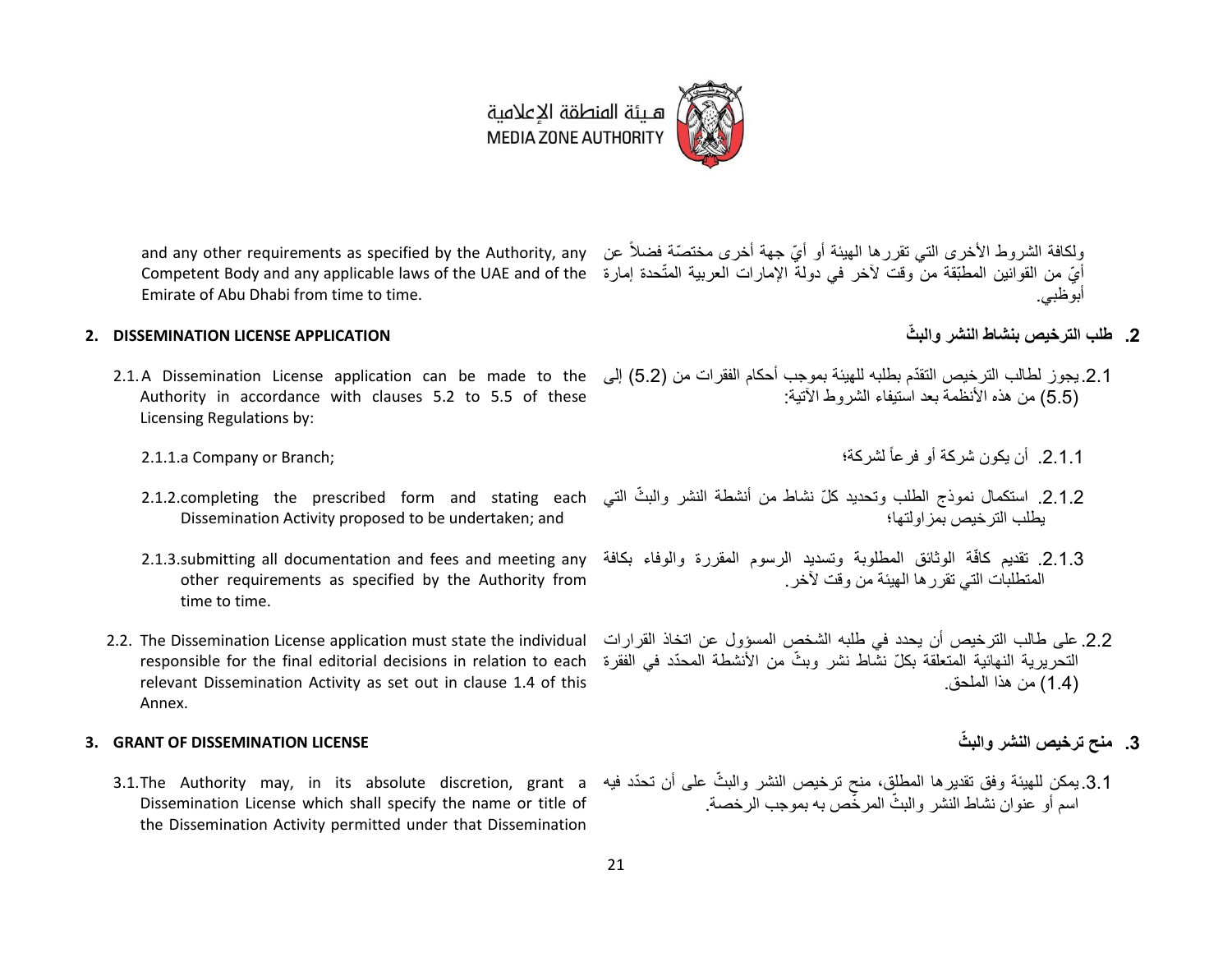

هـيئة المنطقة الإعلامية **MEDIA ZONE AUTHORITY** 

License.

3.2. يتمّ منح أو رفض طلب الترخيص بنشاط النشر والبثّ وفقاً لأحكام الفقرتين (6.2) 3.2.A Dissemination License shall be granted or refused in (6.2 accordance with clauses 6.2 and 6.3 of these Licensing Regulations. و)6.3( من أنظمة الترخيص.

### **.4 تجديد رخصة النشر والب ّث RENEWAL LICENSE DISSEMINATION 4.**

4.1.An application for renewal of a Dissemination License can be أمن أنظمة (7) من أنظمة 4.1.An application for renewal of a Dissemination License can be made to the Authority in accordance with clause 7 of these Licensing Regulations.

### <span id="page-21-0"></span>**.5 تعديل رخصة النشر والب ّث VARIATION LICENSE DISSEMINATION 5.**

- 5.1.A Dissemination Licensee must apply to the Authority to request a variation of its Dissemination License, including a change to the name or title of the Dissemination Activity, a change to a License condition or a change to the individual responsible for the final editorial changes in relation to the relevant Dissemination Activity in accordance with clauses [1.4](#page-19-0) and [2.2](#page-20-0) of this Annex, using the prescribed form, including all documentation and fees and meeting any other requirements, as specified by the Authority.
- <span id="page-21-1"></span>clauses 8.2, 8.3 and 8.4 of these Licensing Regulations.

الترخيص.

- 5.1. يجب على الجهة المرخّص لها بالنشر والبثّ الراغبة في تعديل رخصتها، بما في ذلك تغيير اسم أو عنوان نشاط النشر والبثّ، أو تغيّير أي شرط من شروطٌ الرخصة، أو تغيير الفرد المسؤول عن التحرير النهائي الخاص بنشاط البث والنشر وفق الفقرتين (1.4) و(2.2) من هذا الملحق، التقدم باستمارة الطلب المعتمدة مشفوعة بكافّة الوثائق المطلوبة وتسديد الرسوم المقررة واستيفاء كافة الشروط أخرى التي تحّددها الهيئة.
- 5.2.يمكن تعديل رخصة النشر والبثّ بموجب أحكام الفقرات (8.2) و(8.4) S.2.A Dissemination License may be varied in accordance with (8.4) من أنظمة الترخيص.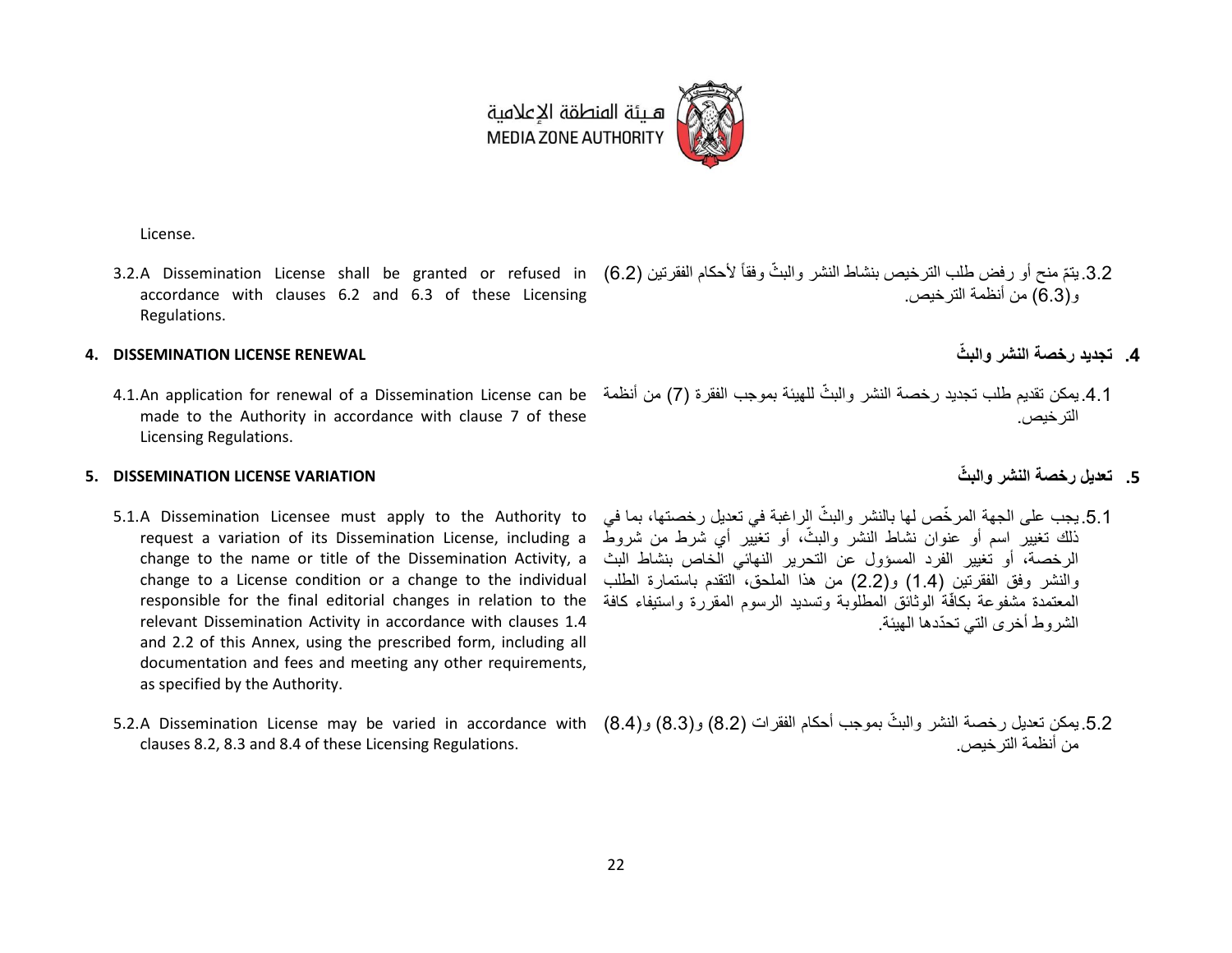

#### **.6 اإلخطارات NOTIFICATIONS 6.**

- any of the following events, within ten (10) Business Days of the event unless otherwise specified below by the Authority:
	- 6.1.1.the Dissemination Licensee proposes that a new individual be appointed as the individual with full editorial responsibility of a Dissemination Activity in accordance with clause [1.4](#page-19-0) of this Annex;
	- $6.1.2.$ the removal of the individual responsibility of a Dissemination Activity in accordance with clause 1.4 of this Annex;
	- 6.1.3.the Dissemination Licensee has ceased or resolved to cease the relevant Dissemination Activity from the Zone, which shall be notified to the Authority immediately;
	- the Dissemination Licensee's Content has been referred to a Competent Body, which shall be notified to the Authority immediately;
	- 6.1.5.a proposed variance to its Dissemination License in accordance with clauses [5.1](#page-21-0) an[d 5.2](#page-21-1) of this Annex; and
	- 6.1.6.any additional events as the Authority may require from time to time and as notified to the Dissemination
- 6.1. على الجهة المرخّص لها إشعار الهيئة خطّياً بشأن أيّ من الوقائع الآتية خلال 6.1.A Dissemination Licensee shall notify the Authority in writing of عشرة (10) أيام عمل من وقوعها، ما لم تحدّد الهيئة خلاف ذلك حسب التالي:
	- .6.1.1 الجهة المرخص لها بالنشر والبث تقترح تعيين فرد جديد كفرد بمسؤوليات تحريرية كاملة عن نشاط البث والنشر وفق الفقرة )1.4( من هذا الملحق؛
	- .6.1.2 عزل الشخص المفوض بالمسؤوليات التحريرية الكاملة الخاص بنشاط النشر والبثّ ذي الثلّة وذلك بموجب أحكام الفقر ة (4\_1) من هذا الملحق؛
		- .6.1.3 الجهة المرخص لها بالنشر والبث قامت بوقف أو عزمت على إيقاف نشاط البث والنشر ذي الصلة من المنطقة، االمر الذي سيتم ابالغ الهيئة به فورا.
	- 6.1.4. الاشارة الى جهة مختصة عن موضوع يتعلق بالجهة المرخص لها 6.1.4.a matter relating to the Dissemination Licensee and/or بالنشر والبث و/أو محتوى الجهة المرخص لها بالنشر والبث، االمر الذي سيتم ابالغ الهيئة به فورا.
		- 6.1.5. مقترح لتعديل رخصتها للبث والنشر وفق الفقرتين (5.1) و(5.2) من هذا الملحق؛ و
		- .6.1.6 أيّ وقائع أخرى قد تطلبها الهيئة من وقت آلخر أو تخطر الجهة المر ّخص لها بشأنها.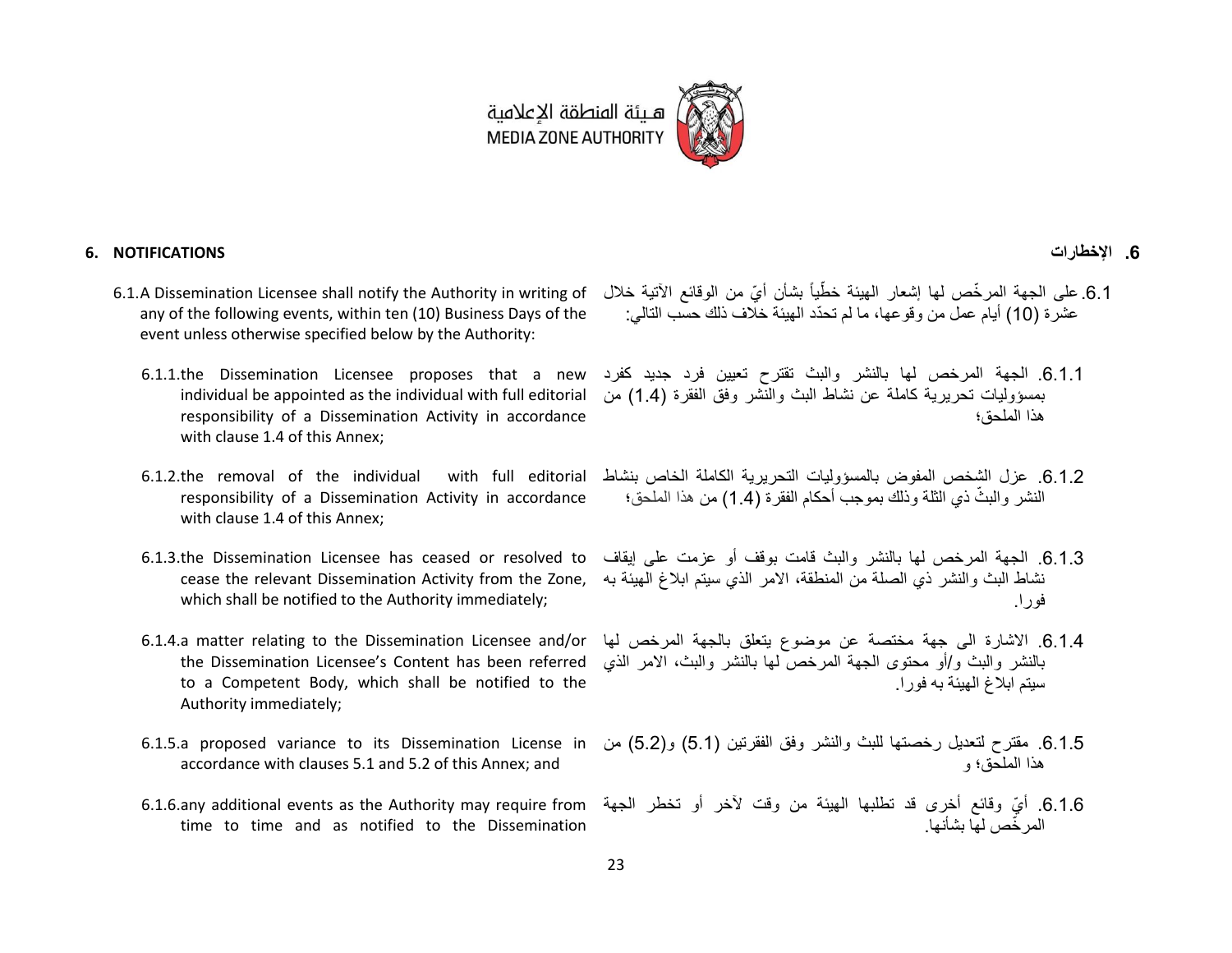

Licensee.

#### **7. RETENTION OF RECORDS AND CONTENT والمحتوى السجالت حفظ .7**

- 7.1.A Dissemination Licensee shall retain, store and ensure copies can be made available to the Authority of all Content, in the same form disseminated by the Dissemination Licensee, for a minimum period of ninety (90) days from the date of dissemination.
- 7.2.A Dissemination Licensee shall retain and store copies of all Records in accordance with clause 10 of these Licensing Regulations.

#### **.8 االمتثال COMPLIANCE 8.**

- 8.1. The Dissemination Licensee must ensure that:
	- 8.1.1.it has appropriate editorial referral procedures in place to ensure compliance with these Licensing Regulations, all other content regulations, codes, guidelines, directions and other regulatory instruments issued by the Authority or other Competent Body from time to time and any other UAE or Emirate of Abu Dhabi laws, regulations, decrees, decisions, by-laws or codes;
	- 8.1.2.it has appropriate internal procedures in place to address complaints relating to a Dissemination Activity received from a member of the public, the Authority or another interested party;

- 7.1. على كل جهة مرخّص لها بنشاط النشر والبثّ حفظ وتخزين كل المحتوى الخاص بها مع استعدادها الدائم لتوفير نسخة منه للهيئة بنفس الشكل الذي قامت بنشره وبثّه، لفترة لا تقلّ عن تسعين (90) يوماً من تاريخ نشر وبثّ ذلك المحتوى. ة<br>أ
- 7.2. على كل جهة مرخّص لها بنشاط النشر والبثّ حفظ وتخزين نسخ عن كافّة سجلاتها وفقاً لأحكام المادة 10 من أنظمة التر خيص.

- 8.1. على الجهة المر خّص لها بنشاط النشر والبثّ ضمان توفر الشروط الآتية·
- .8.1.1 أن تتوفر لديها إجراءات إحالة تحريرية مناسبة لضمان االمتثال بأحكام هذه الأنظمة وكافّة أنظمة المحتوى الأخرى، فضلاً عن اللوائح والإرشادات والتوجيهات والتشريعات التنظيمية األخرى الصادرة عن الهيئة أو أي جهة مختصّة أخرى من وقت لآخر، فضلاً عن أحكام القوانين والأنظمة والمراسيم والقرارات واللوائح المرعية في دولة الإمارات العربية المتّحدة أوفي إمارة أبوظبي؛
- 8.1.2. أن تتوفر لديها إجراءات داخلية مناسبة للتعامل مع الشكاوى المتعلّقة أ بنشاط النشر والبثّ الواردة من الجمهور أو الهيئة أو أيّ طرف آخر ذي صلة؛